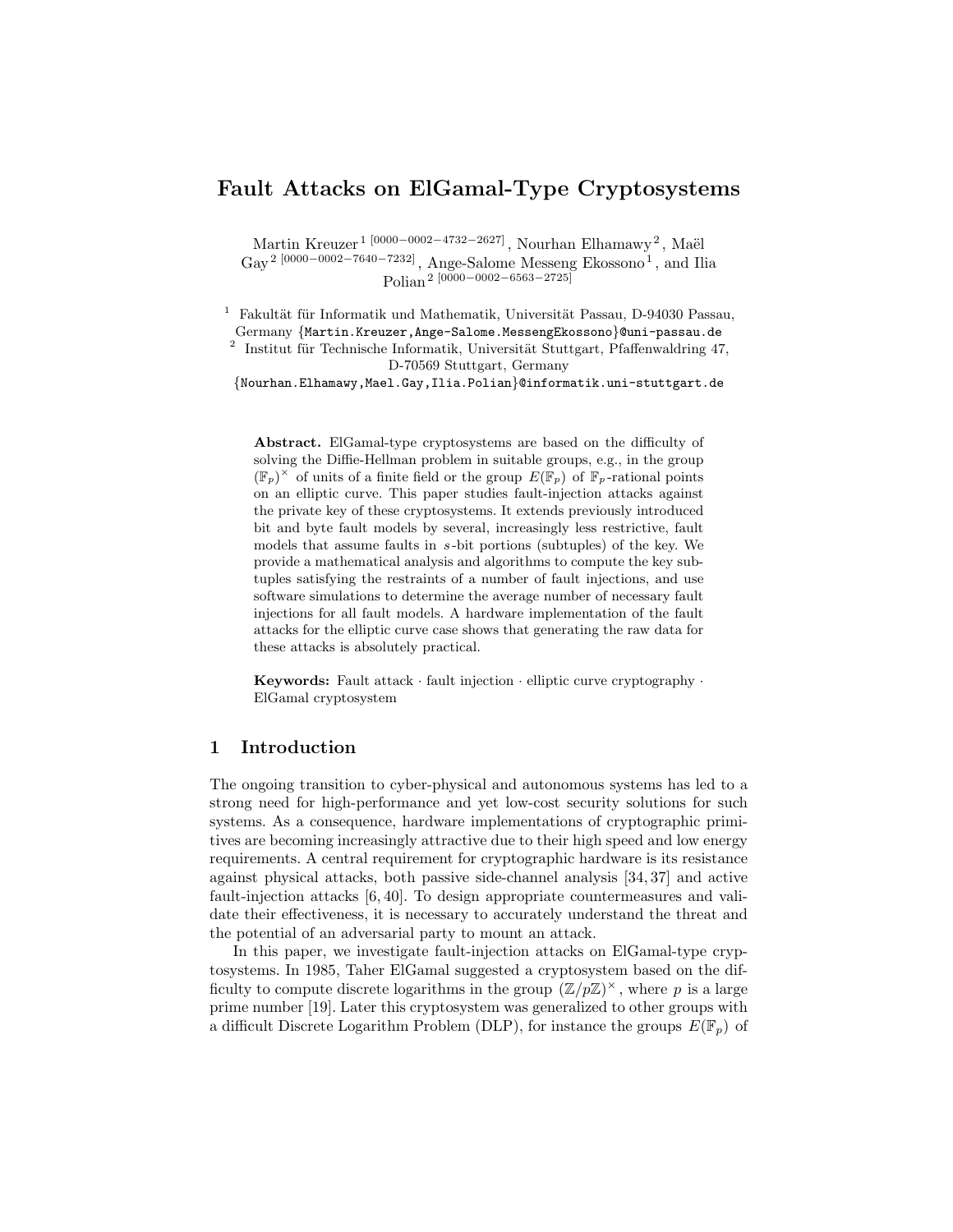F*<sup>p</sup>* -rational points on an elliptic curve [33], matrix groups over non-commutative rings [38], [29], or unit groups of group rings [26]. While many symmetric cryptosystems have been shown to be vulnerable to fault attacks requiring only a few fault injections (see e.g. [12]), asymmetric schemes tend to require larger numbers of injections or higher capabilities of the attacker. The main goal of this paper is to study the relations between these capabilities and the average number of required fault injections for ElGamal-type cryptosystems.

Since the encryption function of a public key cryptosystem does not use secret information, it is natural to attack the decryption function. Let us briefly recall the construction of the ElGamal-type cryptosystem based on a group *G*. For simplicity, we assume that *G* is abelian and use the additive notation. The publicly known information consists of *G*, and element  $P \in G$  (typically of large prime order), and an element  $Q \in \langle P \rangle$ . The secret key is a positive integer *a* which was used to compute  $Q = aP$ . To encrypt a message  $M \in G$ , Bob chooses a random positive integer *k*, computes  $C_1 = kP$  and  $C_2 = M + kQ$ , and sends  $(C_1, C_2)$  to Alice. To decrypt this message, Alice calculates  $M = C_2 - aC_1$ . Clearly, to mount a fault attack, we need to disturb this calculation.

Some of the first fault attacks on the classical ElGamal cryptosystem assumed that the attacker is able to flip a random bit of *a* during the calculation of *aC*<sup>1</sup> (see  $[4]$ ,  $[16]$ ). We will reconsider this assumption as our fault model FM1.

Other fault attacks have targeted the specific implementation of the calculation of  $C_2 - aC_1$ . For instance, [36] attacked the classical case and [8] the case of the Elliptic Curve ElGamal (ECEG) cryptosystem by feeding invalid ciphertexts into the decryption algorithm such that the output values reveal information about the secret key. Specifically for the ECEG cryptosystem, fault models have been used which introduce transient errors into the scalar multiplication [8], [14], but they, too, produced points not on the original curve and were easy to avoid. Further attacks were devised in [9] and extended in [21] to attack particular algorithms for computing  $aC_1$ , namely by repeated doubling or the Montgomery ladder. However, they appear to be dependent on the specific implementation of the computation of  $aC_1$  and apply mainly to the ECEG cryptosystem. Yet another class of fault attacks has targeted the public keys, for instance [11], [7] for the classical case and [31] for the elliptic curve case.

In this paper, we extend the analysis of fault attacks on ElGamal cryptosystems which assume fault injections into the secret key. Generalizing the bit flip fault model, we consider fault injections into a fixed *s*-bit block of the secret key via the fault model FM2. For byte faults, i.e., for the case *s* = 8, this fault model has already been studied carefully in [23] and [24]. By varying the value of *s*, we get an interesting trade-off: choosing a smaller *s* requires (linearly) more chunks to be attacked, but the required number of injections is exponentially smaller. This suggests that as small an *s* as can be reliably supported by the fault injection equipment should be used. Moreover, a careful analysis of the information revealed by a single fault injection allows us to provide optimal bounds for the numbers of necessary fault injections. In particular, we reconfirm the optimality of the bound for  $s = 8$  given in [24].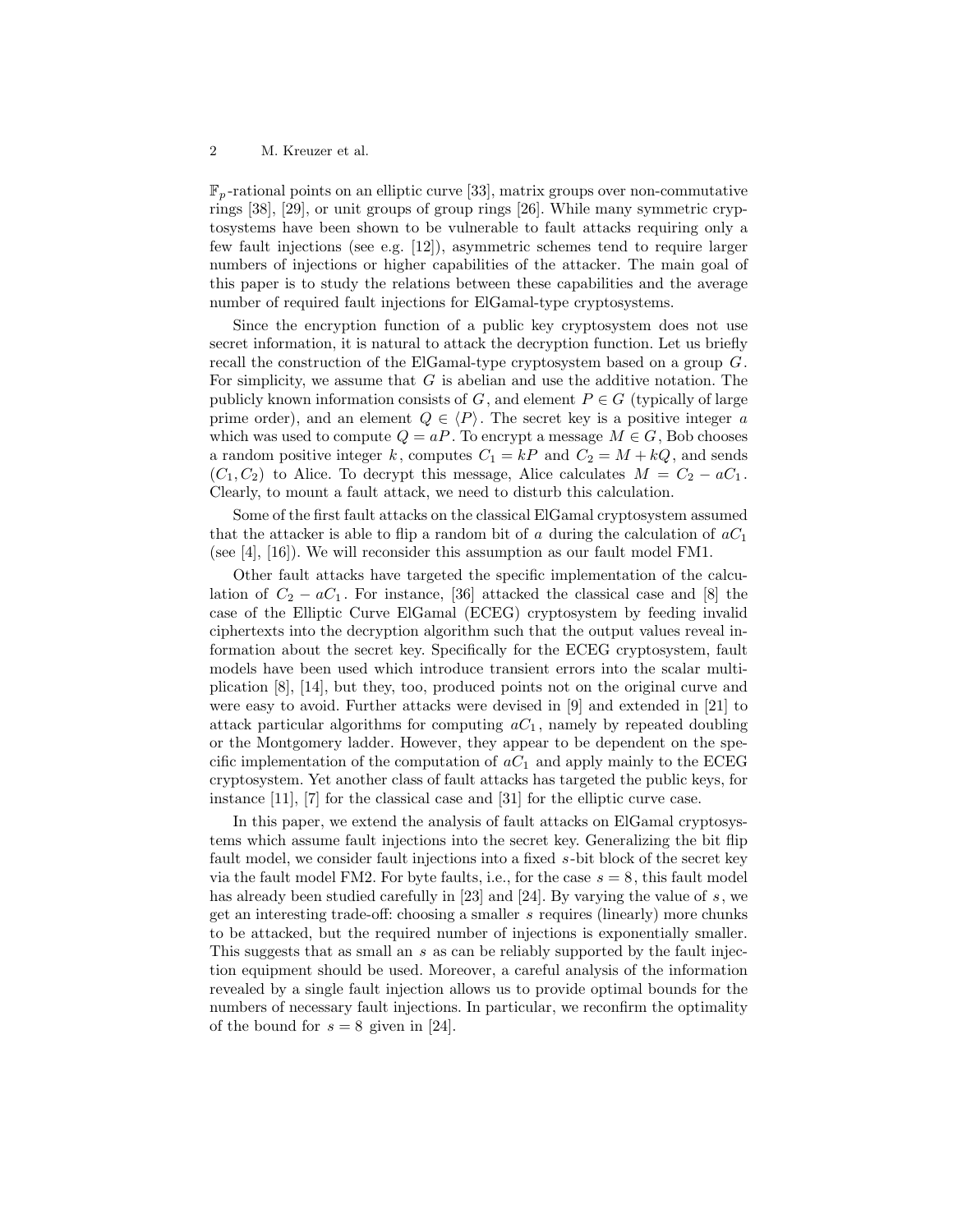A further weakening of the power of the attacker is assumed in the fault model FM3: random faults are injected into *s*-blocks of the secret key, but the temporal resolution does not suffice to control which *s*-block is hit. In this case, the number of necessary fault injections can be derived from FM2 in a straightforward way and is not much higher. However, the analysis of our fourth fault model FM4 is somewhat more intricate: we assume a "sliding window" of *s*-blocks of the secret key into which random faults are injected, but no control over which block is affected. Even in this case, we obtain realistic attack scenarios for practically relevant cases.

Thus the attacks discussed in this work are based on fault models with different assumptions on the adversary's capabilities to inject faults. One can generally distinguish between low-cost, low-precision injection techniques (like under-powering or inducing clock glitches [5]) and elaborate optical [43] and electromagnetic [15] approaches with a much better spatial and temporal resolution. Faults according to the fault models FM1, FM2, FM3, and FM4 are successively easier to achieve using practical equipment, but they require more elaborate mathematical post-processing and a larger number of injections.

The theoretical analysis is complemented by fault-injection experiments performed by simulation on the hardware level. For the purpose of these experiments, we implemented a circuit for the elliptic curve case, including efficient realizations of scalar multiplication, inversion and division. We simulated the fault injection experiments both in software and in hardware. The outcomes of these experiments confirm the theoretical findings and they show that generating the raw data for the fault attacks in hardware is absolutely practical.

The remainder of the paper is organized as follows. The next section provides an overview of ElGamal-type cryptosystems and includes some other possible application scenarios. Section 3 introduces the four fault models considered in this paper. Section 4 describes the attacks, models them and studies their properties by mathematical means. The software simulations are reported on in Section 5, and the complexity of the necessary fault injections on a hardware platform is discussed in Section 6. Finally, Section 7 concludes the paper.

# **2 ElGamal-Type Cryptosystems**

An ElGamal-type cryptosystem is built from a group  $G$ , an element  $P \in G$ whose order is a large (prime) number *q*, a random number  $a \in \{2, \ldots, q-2\}$ which serves as the secret key, and the group element  $Q = aP$ . All information is public except for the secret key *a*. Notice that we are using the additive notation for *G* here. This is coherent with the facts that *G* is usually an abelian group, and that the most interesting case is the group of points of an elliptic curve. Moreover, it is straightforward to change everything to a multiplicatively written group.

**Encryption.** A message unit is a group element *M* . To encrypt it, Bob chooses a random integer  $k \in \{2, \ldots, q-2\}$ , called the *ephemeral key*, and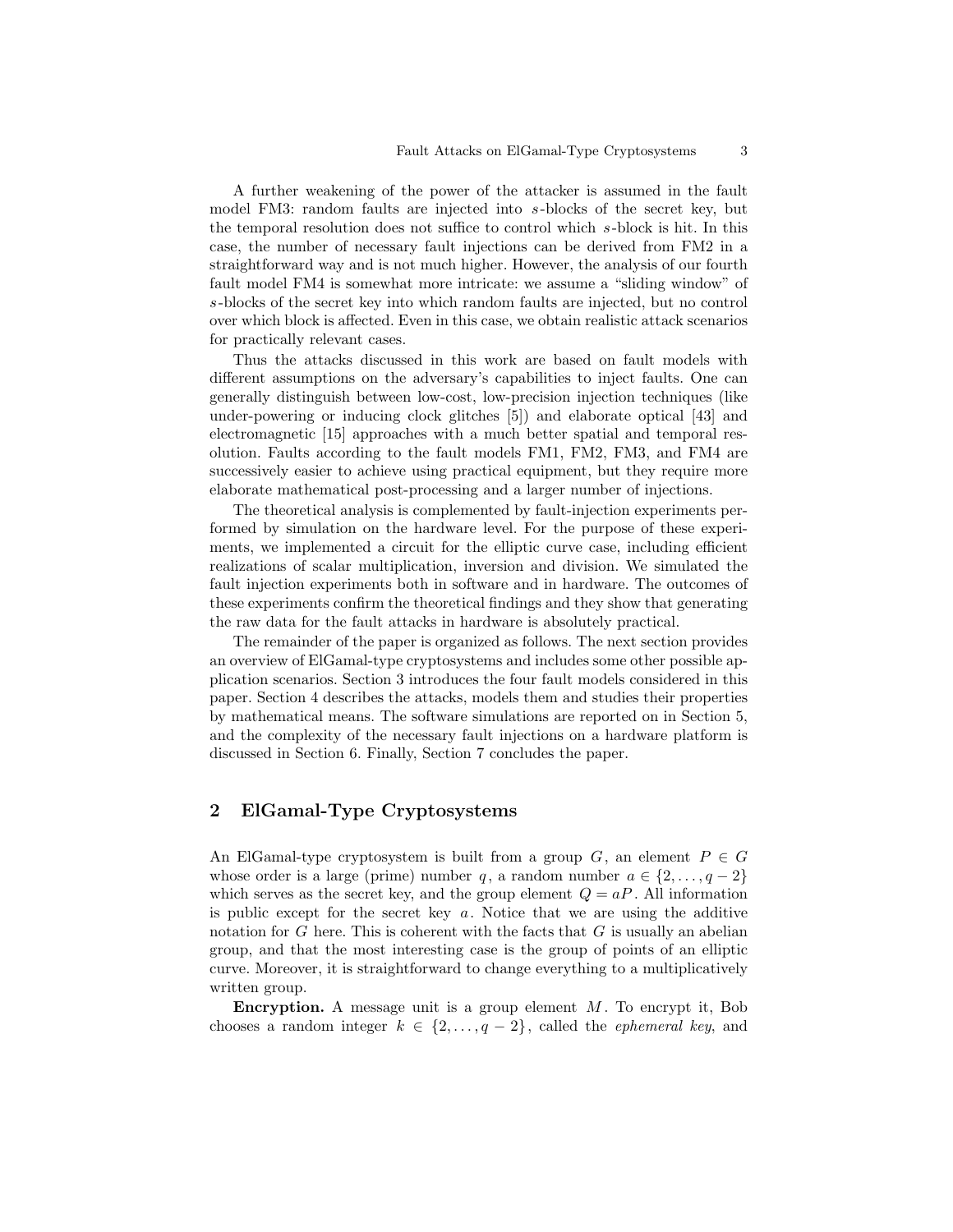then calculates the ciphertext unit  $C = (C_1, C_2) = (kP, M + kQ)$ . Thus the ciphertext space is  $G \times G$ .

**Decryption.** To decrypt a ciphertext unit  $C = (C_1, C_2)$ , Alice calculates  $C_2 - a C_1$  and gets  $M$ .

To compute the multiples  $aP$ ,  $kP$ ,  $kQ$  and  $aC<sub>1</sub>$  in this cryptosystem, fast algorithms, usually based on double-and-add techniques, are known (see [41]). Moreover, for the setup phase, there should exist efficient algorithms for computing the order of the group and of an element *P* in this group. The security of an ElGamal-type cryptosystem rests on the following problem in the group *G*.

**Diffie-Hellman Problem:** *Given the two elements*  $C_1 = kP$  *and*  $Q = aP$ *of G, compute the element akP .*

It is quite clear that this problem can be solved if we are able to solve the following stronger problem.

**Discrete Logarithm Problem (DLP):** *Given the two elements P and*  $Q = aP$  *of*  $G$ *, find*  $a$ *.* 

#### **2.1 Some Examples of ElGamal-Type Cryptosystems**

**Example 2.1.** The *classical ElGamal cryptosystem* introduced in [19] uses the multiplicative group  $G = (\mathbb{Z}/p\mathbb{Z})^{\times}$ , where p is a large prime. It assumes that there exists a large prime divisor *q* of  $p-1$ , for instance if  $q = (p-1)/2$  is a prime number. Then we use an element  $P$  of  $G$  of order  $q$ , choose a random number  $a \in \{2, 3, \ldots, q-2\}$ , and let  $Q = P^a$ . In this setting, the best currently known algorithms from the index calculus family have a subexponential running time, and the classical ElGamal crytosystem is considered reasonably secure.

**Example 2.2.** Let *p* be a (large) prime number, and let  $E(\mathbb{F}_p)$  be the set of  $\mathbb{F}_p$ -rational points of an elliptic curve *E* over the finite field  $\mathbb{F}_p = \mathbb{Z}/p\mathbb{Z}$ . Then the set  $E(\mathbb{F}_p)$  is an abelian group. Given a large prime divisor q of the order of  $E(\mathbb{F}_p)$  and a point  $P \in E(\mathbb{F}_p)$  of order q, we can set up an ElGamal-type cryptosystem by choosing a random number  $a \in \{2, \ldots, q-2\}$  and calculating  $Q = aP$ . This cryptosystem is called the *Elliptic Curve ElGamal (ECEG) cryptosystem*. Its security rests on the Elliptic Curve Diffie-Hellman Problem and the Elliptic Curve Discrete Logarithm Problem. The best current algorithms for these problems have exponential running time, thereby allowing shorter secret keys than for the classical ElGamal cryptosystem.

**Example 2.3.** In order to find matrix groups with an interesting DLP which cannot be reduced to the case of a finite field, one has to turn to matrix groups over non-commutative rings [38], [29], [30]. Although the security of these cryptosystems against standard attacks has not yet been shown convincingly, they may be attacked successfully using the methods presented in this paper.

#### **2.2 Other Applications**

Hitherto, most of the fault attacks on discrete-log-based systems have been applied to signature schemes. Let us briefly explain how.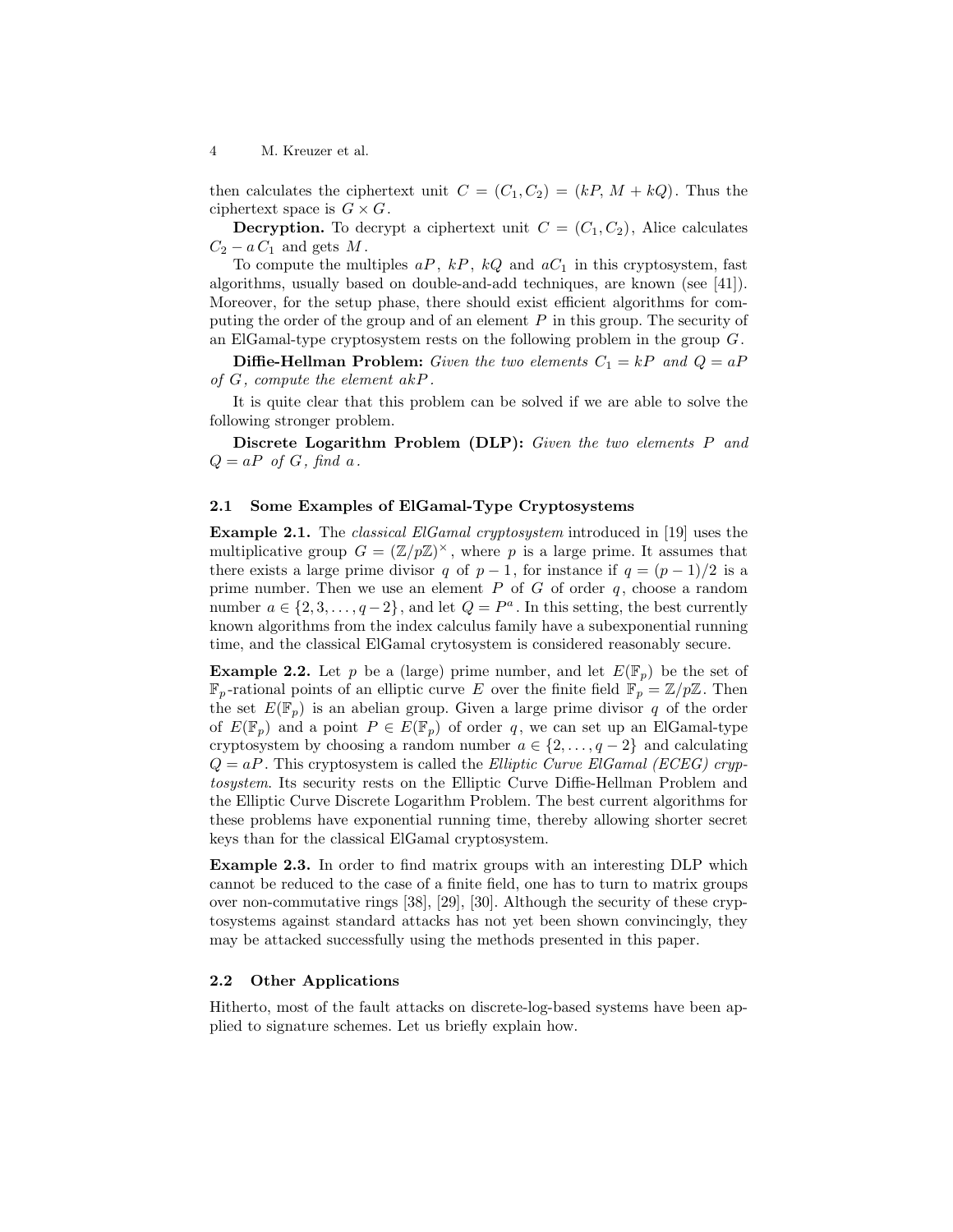**Remark 2.4. (Signature Schemes)** The main problem for using fault attacks against discrete-log-based signature schemes is the use of a random nonce for each signature. This means that the attacker has to be able to verify the same signature again and again, and that the verification step itself is deterministic. Still, if the attacker is able to inject a fault into the secret key during the verification step, simple adaptations of the algorithms given in this paper have been shown to be applicable to the DSA, ECDSA, the Schnorr, and the ElGamal signature schemes (see  $[4]$ ,  $[16]$ , and  $[23]$ ). Notice that, almost exclusively, the very restrictive fault model FM1 has been used. Moreover, we point out that countermeasures against disturbing the secret key in signature verifications have been suggested in [25] and [28].

Our final remark indicates how the methods described in this paper can be adapted to factorization based cryptosystems, e.g., to the RSA cryptosystem.

**Remark 2.5. (The RSA Cryptosystem)** Starting from the very first Bellcore attack [10], most attempts to break the RSA cryptosystem via fault injections targeted the CRT-RSA implementation [32]. Attacks targeting the secret key, as we do in this paper, have been mostly restricted to 1-bit and 2-bit key flips, i.e., to our fault model FM1 and a very strong version of FM2 (see [4], [27] and [5]). Notice that the results presented here can be readily adapted to the RSA cryptosystem by using the group  $G = (\mathbb{Z}/n\mathbb{Z})^{\times}$  and precomputing the values  $c^{f_i}$  (mod *n*), where *c* is the chosen ciphertext and the numbers  $f_i$  correspond to the possible faults. However, due to the long key lengths which are used for RSA cryptosystems nowadays, the fault models FM2, FM3, and FM4 are realistic for small values of *s* only.

# **3 Fault Attacks and Fault Models**

As for all public-key cryptosystems, a fault attack on an ElGamal-type cryptosystem should target decryption, since only public information is processed during encryption. The attacks described by fault models FM1 through FM4 in this section directly manipulate the bit tuple  $\bar{a} = (a_0, \ldots, a_{r-1})$  representing the secret key. These attacks, as mentioned in the introduction, neither modify the group *G* nor produce elements not contained in *G*. Therefore, they are not detectable by simple consistency checks. The secret key can be manipulated when it is stored in the memory of the device, when it is processed by the combinational circuitry, or when it is transferred from secure storage (e.g., an EEPROM). Note that we assume that we can perform a decryption without fault injection, repeat it with fault injections, and that the secret key will not change between these decryptions. In the case of FM1, for each key bit, one fault injection affecting it will be sufficient to break the cryptosystem. For the fault models FM2, FM3 and FM4 multiple fault injections affecting each bit are needed in general, again with the same secret key. Let us define the fault models and discuss their physical justification.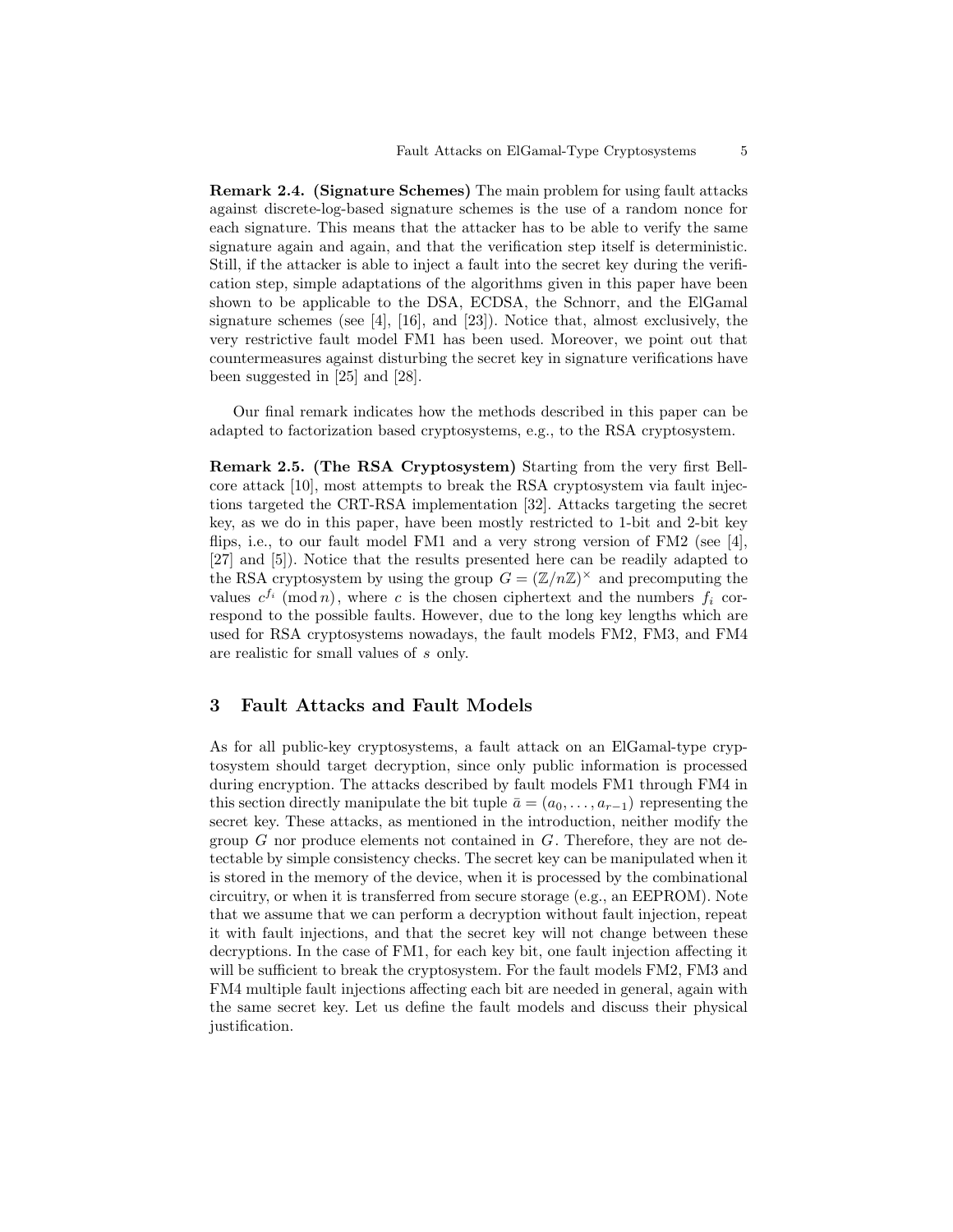- **Fault Model 1 (FM1):** The attack results in a flip of a single bit  $a_{\ell}$ , where the position  $\ell \in \{0, 1, \ldots, r-1\}$  of the bit-flip is unknown to the adversary.
- **Fault Model 2 (FM2):** The attack results in a distortion in an *s*-bit chunk  $(a_{\ell}, \ldots, a_{\ell+s-1})$  where  $\ell$  is a multiple of a fixed number *s*. (Here we have  $\ell \in$  $\{0, s, \ldots, \lceil r/s \rceil\}$ .) The adversary knows which *s*-bit chunk of  $\bar{a}$  is affected but does not know the value of the distortion, i.e., any bit(s) between *a<sup>ℓ</sup>* and *aℓ*+*s−*<sup>1</sup> can be flipped or not, but all bits outside this range are unaffected.
- **Fault Model 3 (FM3):** As in FM2, one *s*-bit chunk  $(a_\ell, \ldots, a_{\ell+s-1})$  with  $\ell \in \{0, s, \ldots, \lceil r/s \rceil\}$  is distorted by an unknown value, but the attacker does not know the distorted chunk, i.e., the value of *ℓ*. Bit flips cannot affect multiple different *s*-bit chunks.
- **Fault Model 4 (FM4):** The (unknown) distortion again affects one *s*-bit chunk  $(a_{\ell}, \ldots, a_{\ell+s-1})$ , but any arbitrary position  $\ell$  of the chunk within the key is allowed, not necessarily a multiple of *s*.

FM1 through FM4 span a hierarchy of fault models where the precision achievable by the attacker decreases (and the complexity of the cryptanalysis increases) from FM1 to FM4. Moreover, FM2, FM3 and FM4 include a parameter *s*, where a larger value of *s* again stands for a lower attack precision. Note that the requirements of a restrictive fault model can be achieved even using lower-precision equipment by repeating the fault injection multiple times, until the conditions of the fault model happen to apply fortuitously. For example, if the adversary wishes to use single bit-flips according to FM1, but the spatial resolution of the fault-injection equipment can target only chunks of, say, 4 bits that are flipped randomly, she can keep trying fault injections until precisely one of the 4 bits happens to flip. For a system equipped with a detector, this approach increases the probability of successful detection.

FM1 presumes that an attacker can flip a single bit. This may be achievable by high-end laser equipment [1]. In an (unusual) system where the secret key is transferred from secure storage bit-by-bit, the same effect can be reached by applying a disturbance for precisely one cycle during the transfer process. FM2 is applicable to systems which naturally organize information into *s*-bit chunks, e.g., 8-bit microprocessors [20, 18, 35, 42], 8-bit smartcards [2], 16- and 32-bit systems [22]. Here, a laser or an electromagnetic pulse can target a register where a chunk of the secret key is stored. FM2 also describes an attack against the key being transferred from secure storage in *s*-bit chunks.

FM3 is the model of choice when an attacker can target one of the registers that hold the secret key, but does not know which chunk is stored in which register. In the context of attacking the key during transfer from secure storage, FM3 can be used if the temporal resolution is poor. This can be the case if the power and electromagnetic traces of the circuit are protected against information leakage and give the attacker no information which chunk of the key is transferred during which clock cycle. Finally, FM4 applies to an implementation where the entire key is stored in a contiguous register of sufficient size and the attack targets a specific memory element of the register, but may hit neighboring memory elements as well, up to a range of *s* bits in total.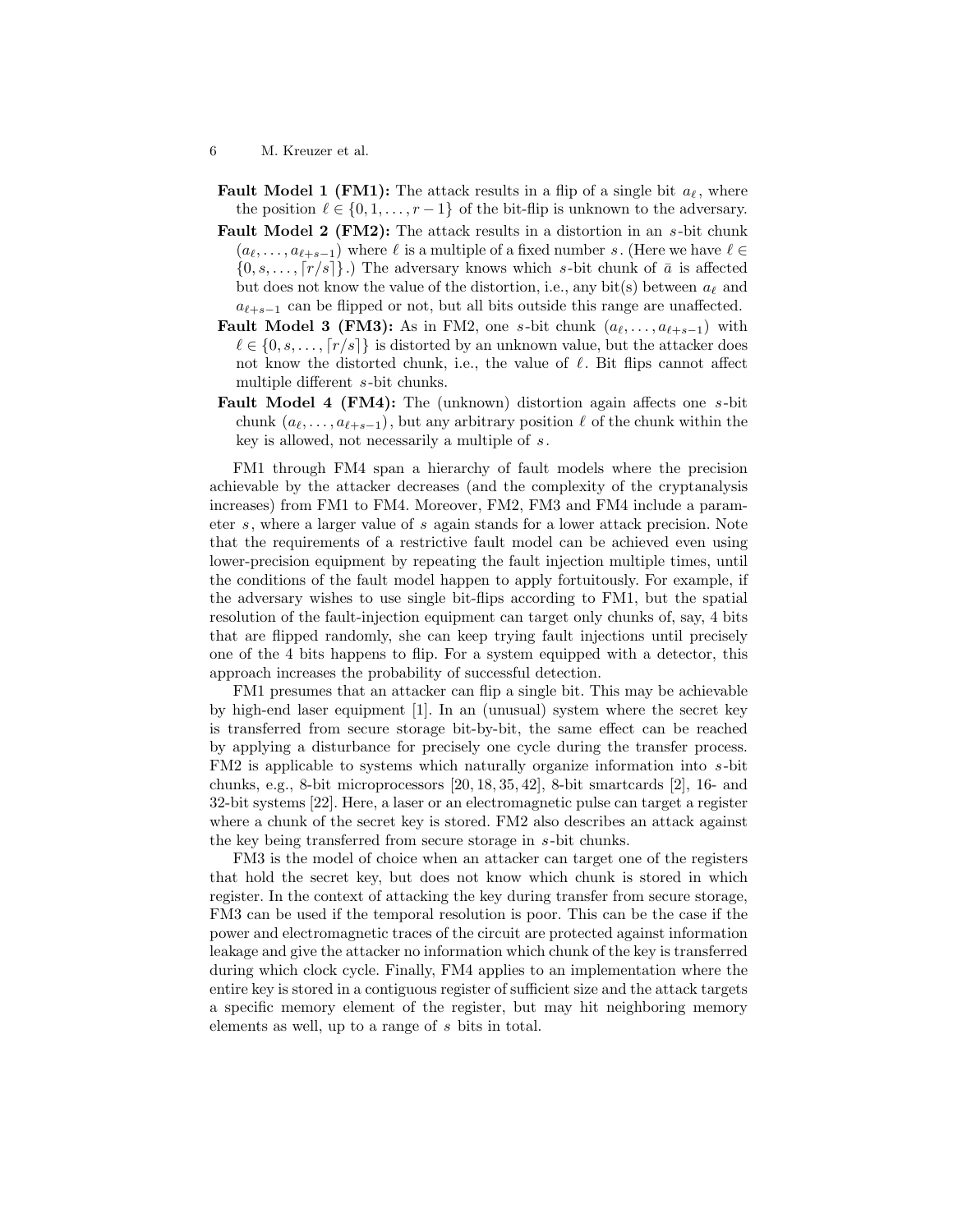### **4 Mathematical Description of the Fault Attacks**

In the following, using an ElGamal-type cryptosystem, we assume that we have produced a ciphertext point pair  $(C_1, C_2)$ , where  $C_1 = kP$  with an (unknown) random number k, and with  $C_2 = M + kQ$ , where M is the plaintext unit and  $Q = aP$ . Moreover, we suppose that we can run the decryption algorithm and compute  $M = C_2 - aC_1$  without fault injection, and that we can produce faulty plaintext units  $M_i = C_2 - (a + f_i)C_1$  for  $i = 1, \ldots, n$ , where the integer  $f_i$ represents the *i***-th fault** and *n* is the number of fault injections we perform. Then we can calculate

$$
M - M_i = (C_2 - aC_1) - (C_2 - (a + f_i)C_1) = f_i C_1
$$

and note that, since we know  $C_1$ , we can precompute various multiples of  $C_1$ and thereby find  $f_i$  using a suitable look-up table.

Next we represent the numbers  $a, k$ , etc., by bit tuples  $\bar{a} = (a_0, \ldots, a_{r-1}),$  $\bar{k} = (k_0, \ldots, k_{r-1})$ , and so on, where  $a_i, k_j \in \{0, 1\}$ . In other words, we have  $a = a_0 + a_1 2 + \cdots + a_{r-1} 2^{r-1}$ , etc. Here *r* has to be chosen such that  $2^r$  $\max\{p,q\}$  where *q* is the order of *P*. The number *r* represents the **bit size** of the cryptosystem.

Now we describe the result of the *i*-th fault injection by the **fault pattern**  $\overline{e}_i = (e_{i0}, \ldots, e_{i \r-1}),$  where  $e_{ij} \in \{0, 1\}$ , and where we have  $e_{ij} = 1$  if and only if the  $j$ -th bit of  $\bar{a}$  is flipped by the *i*-th fault injection. Hence the bit tuple representing the number  $a+f_i$  is given by  $(a'_0, \ldots, a'_{r-1})$ , where we have  $a'_j = a_j$ if  $e_{ij} = 0$  and  $a'_j = 1 - a_j$  if  $e_{ij} = 1$  for  $j = 0, \ldots, r - 1$ . We can write this as  $a'_{j} = e_{ij} + (1 - 2e_{ij})a_{j}$ . Thus the number  $f_{i}$  satisfies

$$
f_i = (a'_0 + a'_1 2 + \dots + a'_{r-1} 2^{r-1}) - (a_0 + a_1 2 + \dots + a_{r-1} 2^{r-1}) = \sum_{j=0}^{r-1} e_{ij} (1 - 2a_j) 2^j
$$

and here we have  $e_{ij}(1-2a_j) \in \{-1,0,1\}$ . Observe that this yields the bounds  $-2^{r} + 1 \le f_i \le 2^{r} - 1$ . In view of this representation, the possible fault patterns leading to the observation of *f<sup>i</sup>* depend on the following notion.

**Definition 4.1.** Let  $f_i \in \mathbb{Z}$  be such that  $-2^r + 1 \le f_i \le 2^r - 1$ . Then a tuple  $B = (b_0, \ldots, b_{r-1}) \in \{-1, 0, 1\}^r$  which satisfies  $f_i = b_0 + 2b_1 + \cdots + 2^{r-1}b_{r-1}$  is called a **signed**  $r$ -bit representation of  $f_i$ .

Unfortunately, the signed  $r$ -bit representation of a number  $f_i$  is, in general, not uniquely determined. For instance, Figure 1 plots the number of signed 8-bit representations for the integers in the range *{−*255*, −*254*, . . . ,* 255*}*.

Let  $\lambda(f_i, r)$  denote the number of signed *r*-bit representations of  $f_i$ . The function  $\lambda(f_i, r)$  was studied in [17]. In particular, Lemmas 3 and 4 of this paper provide recursive formulas which allow us to compute the values of  $\lambda(f_i, r)$  easily.

For a fixed signed *r*-bit representation  $B = (b_0, \ldots, b_{r-1})$  of  $f_i$ , the positions where  $b_j \in \{1, -1\}$  determine both the fault pattern and the values of  $a_j$  at these positions, since  $b_j = e_{ij}(1-2a_j) \neq 0$  iff  $e_{ij} = 1$ , and in this case  $a_j = (1-b_j)/2$ . Thus our method of analyzing the fault injections proceeds via the following steps: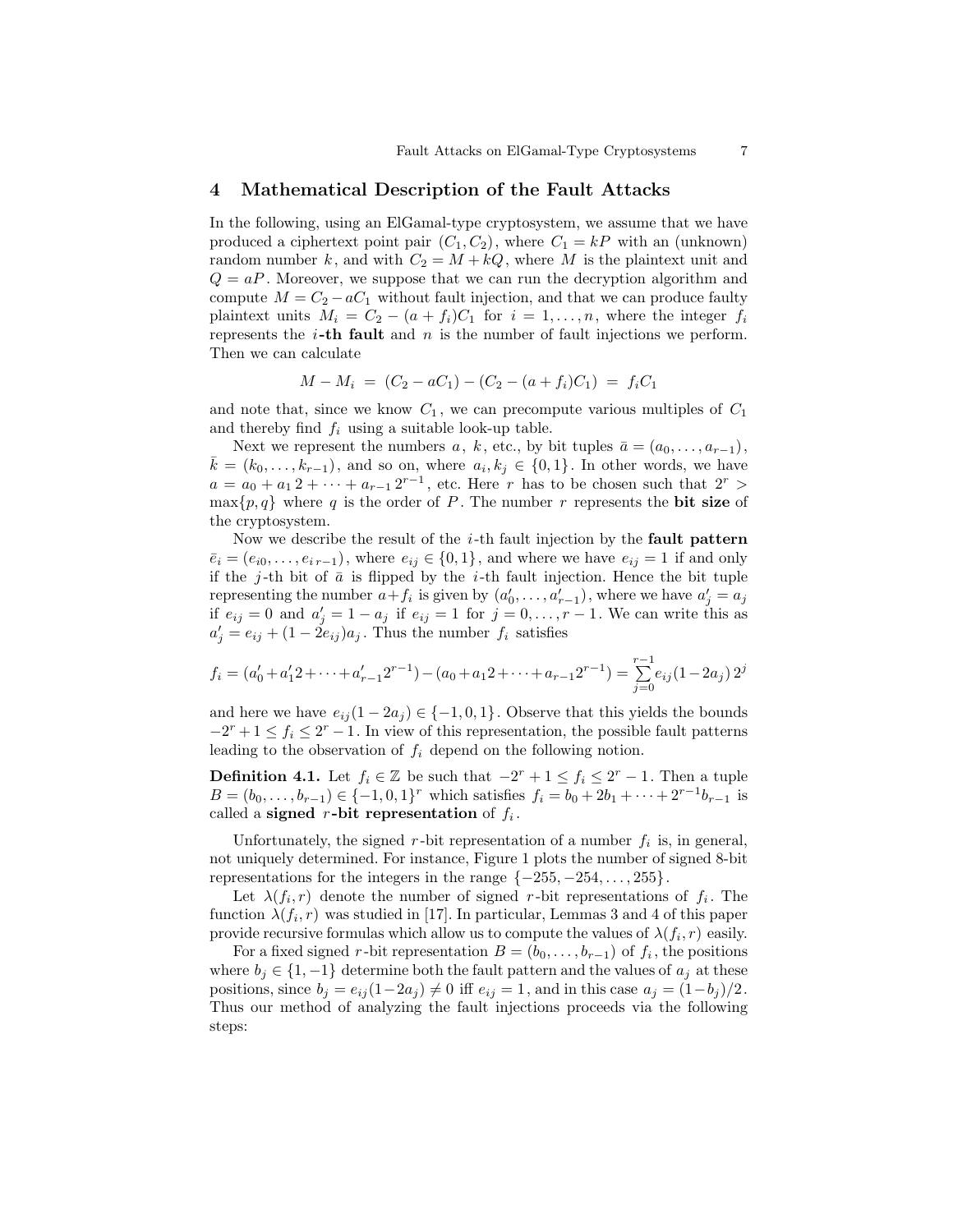

**Fig. 1.** Number of signed 8-bit representations

- (1) From the observed element  $M_i$  and the list of precomputed multiples of  $C_1$ , determine the number  $f_i \in \mathbb{Z}$ .
- (2) Find all signed  $r$ -bit representations of  $f_i$  which are compatible with the given fault model.
- (3) For each of these, obtain the set of secret keys *a* compatible with it, and deduce the *key candidate set* consisting of all secret keys *a* which are compatible with the observation of *M<sup>i</sup>* .
- (4) Repeat the fault injections until the key candidate set is small enough for an exhaustive search.

Next we work out the details for the fault models FM1, FM2, FM3, and FM4.

### **4.1 The Attack for the Fault Model FM1**

By assumption, the *i*-th fault pattern is given by  $\bar{e}_i = (e_{i0}, \ldots, e_{i r-1})$ , where  $e_{i\nu(i)} = 1$  for a randomly chosen position  $\nu(i) \in \{0, \ldots, r-1\}$ , and where  $e_{ij} = 0$ otherwise. Now the *i*-th fault *f<sup>i</sup>* determines exactly one bit of *a* as follows.

**Proposition 4.2.** *For the fault model FM1, the following claims hold.*

- *(a)* For the above fault pattern  $\bar{e}_i$ , we have  $f_i \in \{-2^{\nu(i)}, 2^{\nu(i)}\}$ . Consequently, *we obtain*  $a_{\nu(i)} = 0$  *if*  $f_i = 2^{\nu(i)}$  *and*  $a_{\nu(i)} = 1$  *if*  $f_i = -2^{\nu(i)}$ .
- *(b) The expected number of successful fault injections needed to recover the full secret key a is*  $r(1 + \frac{1}{2} + \cdots + \frac{1}{r}) \approx r \ln(r)$ .

*Proof.* To prove (a), we note that there is only one position *j* with  $e_{ij} \neq 0$ , namely  $j = \nu(i)$ . Hence the signed *r*-bit representation of  $f_i$  has only one nonzero digit, namely the  $\nu(i)$ -th digit. Together with the above discussion, the claims follow.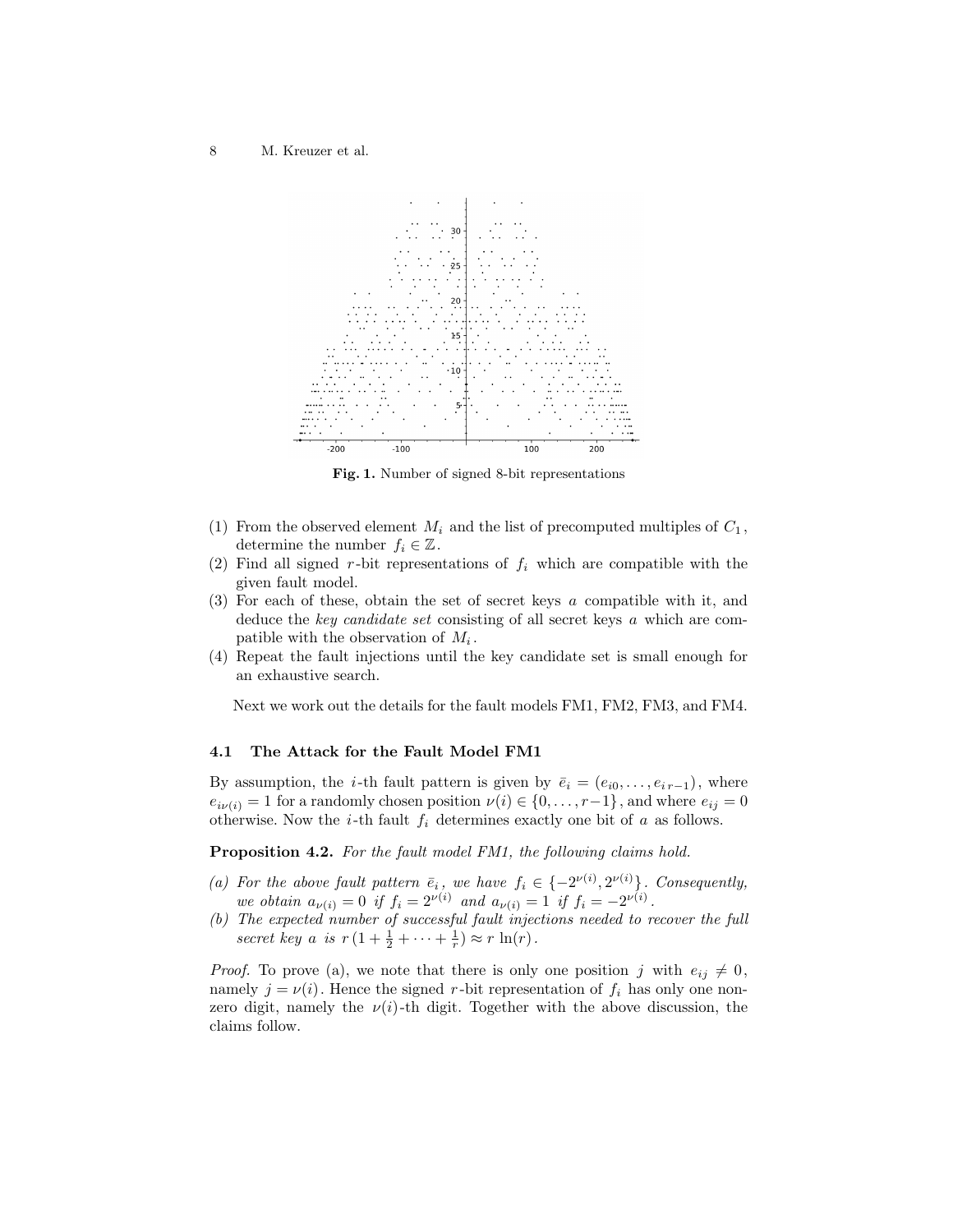For the proof of (b), we note that, after having found *k* bits of the secret key, the probability of discovering a new bit using one fault injection is  $\frac{r-k}{r}$ . Repeating injections until a new bit is affected is distributed geometrically, and thus has an expected value of  $\frac{r}{r-k}$  injections. Altogether, we expect  $\frac{r}{r} + \frac{r}{r-1}$ *·* · *· + r*<sub>1</sub> injections until we have found the full secret key. □

This proposition leads us immediately to Algorithm 1.

| <b>Algorithm 1</b> (FM1 Fault Analysis Algorithm)                                                  |
|----------------------------------------------------------------------------------------------------|
| <b>Input:</b> A ciphertext pair $C = (C_1, C_2) \in G \times G$ , the correct plaintext unit M and |
| faulty plaintext units $M_i$ for $i = 1, , n$ .                                                    |
| <b>Output:</b> A bittuple $(a_0, \ldots, a_{r-1})$ representing the secret key a.                  |
| 1: $L_1 := \{2^i C_1 \mid i = 0, \ldots, r-1\};$                                                   |
| 2: $L_2 := \{-2^i C_1 \mid i = 0, \ldots, r-1\};$                                                  |
| 3: $(a_0, \ldots, a_{r-1}) := (2, \ldots, 2)$ ;                                                    |
| 4: for $i=1$ to n do                                                                               |
| 5: if $M - M_i = 2^{\nu(i)} C_1 \in L_1$ then                                                      |
| 6: $a_{\nu(i)} := 0;$                                                                              |
| 7: else if $M - M_i = -2^{\nu(i)} C_1 \in L_2$ then                                                |
| 8: $a_{\nu(i)} := 1;$                                                                              |
| $9:$ end if                                                                                        |
| $10:$ end for                                                                                      |
| 11: if $(a_j \in \{0,1\}$ for $j = 0, \ldots, r-1)$ then                                           |
| 12: <b>return</b> $(a_0, , a_{r-1})$                                                               |
| $13:$ else                                                                                         |
| 14: return "not enough injections"                                                                 |
| $15:$ end if                                                                                       |

Clearly, this algorithm requires the calculation of  $r - 1$  doublings and  $n \approx$  $r \ln(r)$  additions in the group *G*. A further speed-up can be achieved by choosing the neutral element of *G* for *M* , in which case no additions are necessary.

### **4.2 The Attack for the Fault Model FM2**

In this section we continue to assume that the numbers *a*, *k* , etc., are represented by *r*-bit tuples  $\bar{a} = (a_0, \ldots, a_{r-1})$ , etc. In FM2, we attack a chosen fixed *s*-bit subtuple of *a*. Let the *s*-bit subtuple under attack be given by  $\bar{a}^{(\ell)}$  =  $(a_{\ell}, a_{\ell+1}, \ldots, a_{\ell+s-1}),$  where  $\ell \in \{0, \ldots, r-s\}.$  Correspondingly, the only part of the *i*-th fault pattern which may be non-zero is  $\bar{e}_i^{(\ell)} = (e_{i\ell}, \ldots, e_{i\ell+s-1}) \in$  $\{0,1\}$ <sup>s</sup>. Hence we may write the *i*-th fault  $f_i$  in the form

$$
f_i = \sum_{j=\ell}^{\ell+s-1} e_{ij} (1 - 2a_j) 2^j = 2^{\ell} \sum_{j=0}^{s-1} \tilde{e}_{ij} (1 - 2\tilde{a}_j) =: 2^{\ell} \tilde{f}_i
$$

where  $\tilde{e}_{ij} = e_{ij} + \ell$ , where  $\tilde{a}_j = a_{j} + \ell$ , and where  $\tilde{f}_i$  is given by the second sum. Recall that we have to examine the signed *s*-bit representations of *f<sup>i</sup>* . Since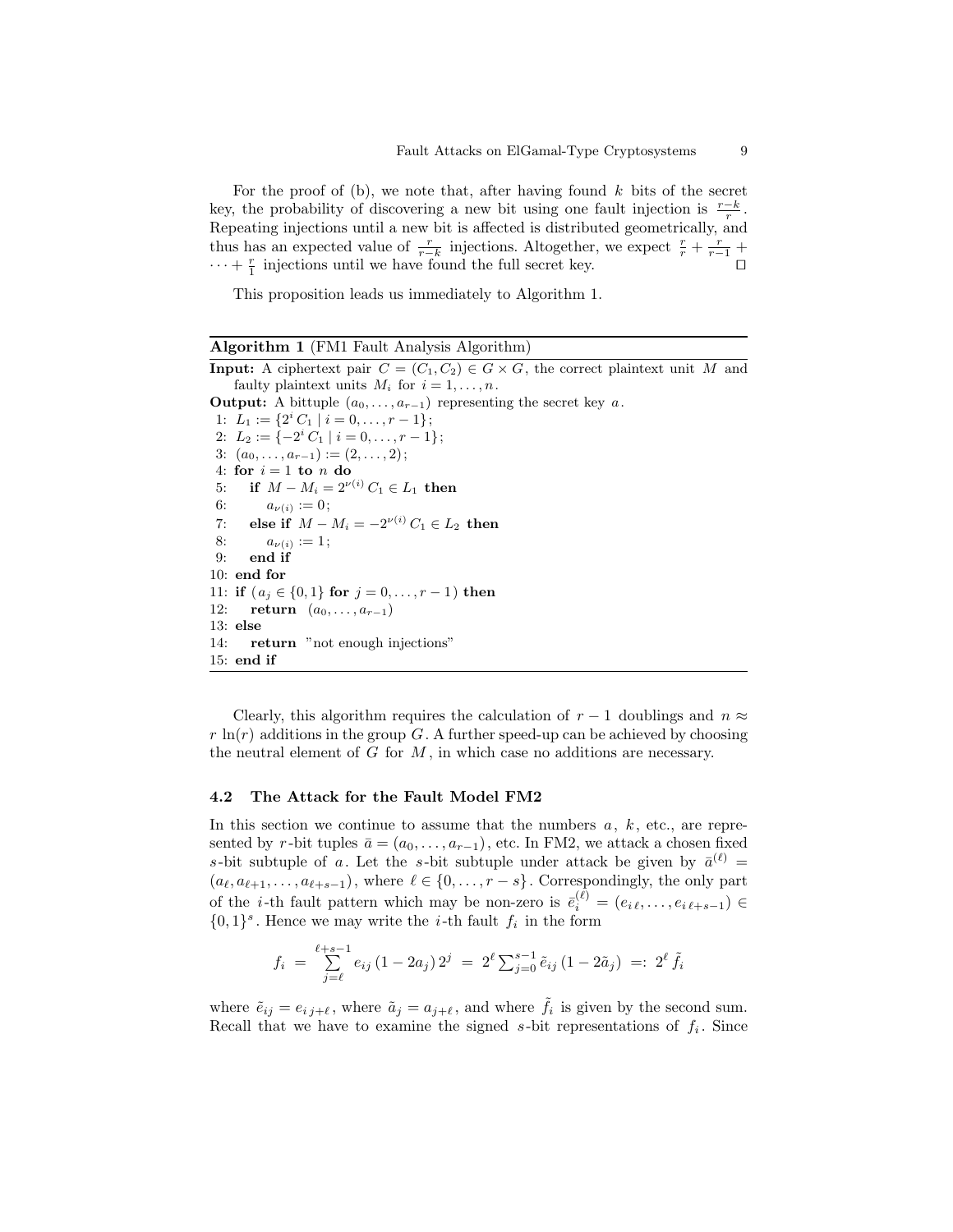$f_i = 2^{\ell} \tilde{f}_i$ , it clearly suffices to look at the signed *s*-bit representations of  $\tilde{f}_i$ . They allow us to construct the following sets.

**Definition 4.3.** Given a signed s-bit representation  $B = (b_0, \ldots, b_{s-1})$  of  $\tilde{f}_i$ , we let  $K_B(\tilde{f}_i)$  be the set of all *s*-bit tuples  $(\tilde{a}_0, \ldots, \tilde{a}_{s-1})$  such that  $\tilde{a}_j =$  $(1−b_j)/2$  whenever  $b_j \neq 0$ . Then the union of all sets  $K_B(\tilde{f}_i)$ , where *B* traverses the signed *s*-bit representations of  $\tilde{f}_i$ , is called the **key subtuple candidate set** of  $\tilde{f}_i$  and is denoted by  $K(\tilde{f}_i)$ .

Notice that we have  $-2^{s} + 1 \leq \tilde{f}_i \leq 2^{s} - 1$ . By evaluating all 3<sup>*s*</sup> signed *s*-bit tuples, we could precompute for each number  $\hat{f}_i$  the set of all signed *s*bit representations of  $\tilde{f}_i$ . Then, by taking the union of all these sets, we could precompute all key subtuple candidate sets  $K(\tilde{f}_i)$  for  $\tilde{f}_i \in \{-2^s + 1, \ldots, 2^s - 1\}$ . Figure 2 illustrates the number of key subtuple candidates as a function of  $\tilde{f}_i$  in the case  $s = 8$ .



**Fig. 2.** Number of key byte candidates

However, this precomputation is in reality not necessary, since the key subtuple candidate sets can be described explicitly, as the next proposition shows.

**Proposition 4.4.** *Let*  $\tilde{f}_i \in \{-2^s + 1, -2^s + 2, \ldots, 2^s - 1\}$ *. Then the key subtuple candidate set*  $K(\tilde{f}_i)$  *is given by* 

$$
K(\tilde{f}_i) = \{c \in \{0,1\}^s \mid 0 \le \tilde{f}_i + N(c) \le 2^s - 1\}.
$$

where  $N(c) = c_0 + 2c_1 + \cdots + 2^{s-1}c_{s-1}$  for  $c = (c_0, \ldots, c_{s-1}) \in \{0, 1\}^s$ .

*Proof.* First we prove the inclusion  $\subseteq$ . Given  $c \in K(\tilde{f}_i)$ , there exists a signed *s*-bit representation  $B = (b_0, \ldots, b_{s-1})$  of  $\tilde{f}_i$  such that  $c \in K_B(\tilde{f}_i)$ . Writing  $c = (c_0, \ldots, c_{s-1})$ , we have  $N(c) = c_0 + 2c_1 + \cdots + 2^{s-1}c_{s-1}$  and  $c_j = (1 - b_j)/2$ for all *j* with  $b_j \neq 0$ . Therefore we obtain

$$
\tilde{f}_i + N(c) = \sum_{\{j \mid b_j \neq 0\}} (b_j + (1 - b_j)/2) 2^j + \sum_{\{j \mid b_j = 0\}} c_j 2^j
$$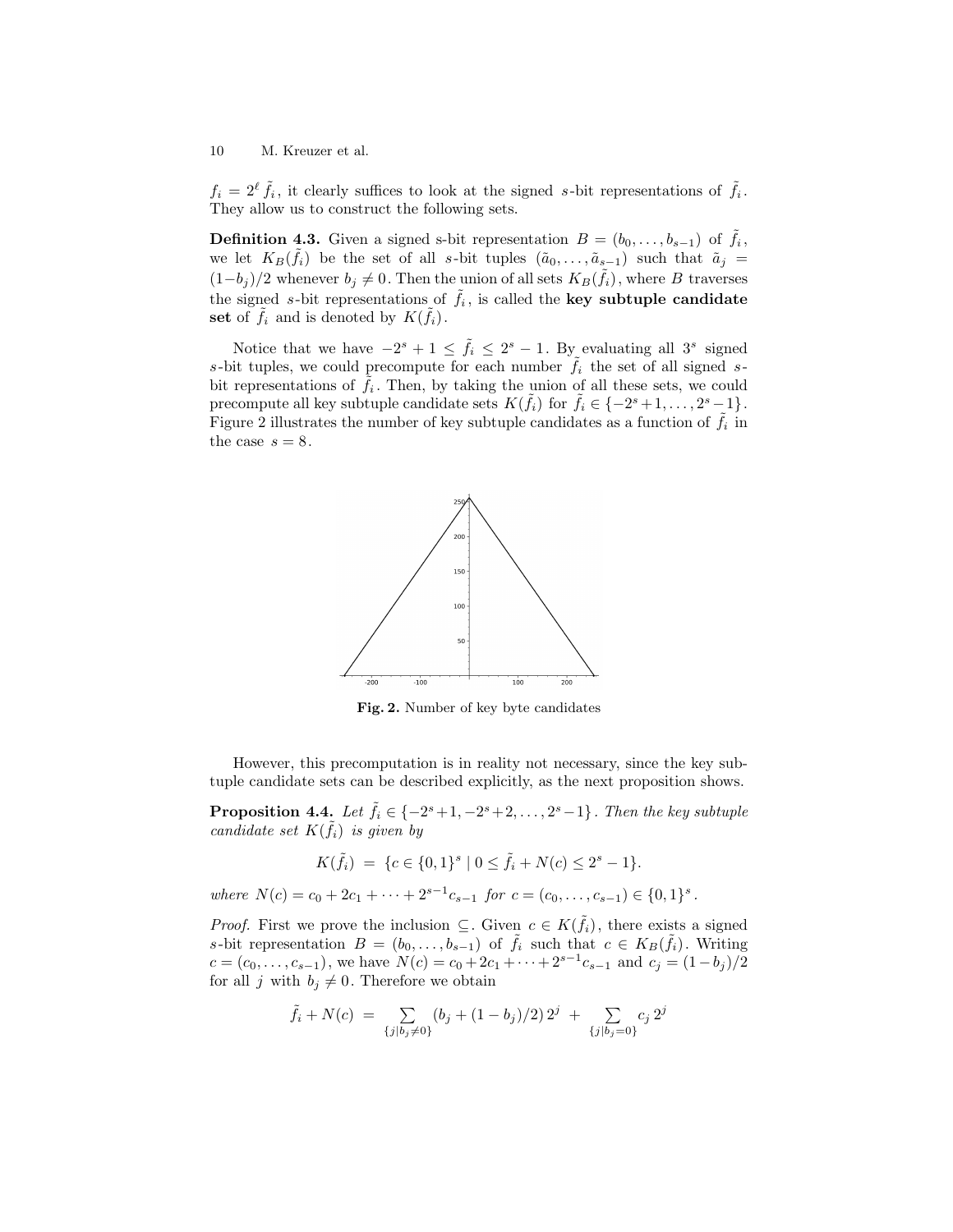and then  $b_j + (1 - b_j)/2 = (1 + b_j)/2 \in \{0, 1\}$  leads to  $0 \le \tilde{f}_i + N(c) \le 2^s - 1$ .

It remains to prove the inclusion  $\supseteq$ . For  $\hat{f}_i = 0$ , we may use the signed *s*-bit representation  $B = (0, \ldots, 0)$ , since in this case all *s*-bit tuples *c* are in  $K_B(\tilde{f}_i)$ . Next we consider the case  $\hat{f}_i \neq 0$ . Let  $c = (c_0, \ldots, c_{s-1})$  be a bit tuple such that  $\tilde{c} := \tilde{f}_i + N(c) \in \{0, \ldots, 2^s - 1\}$ . Then the number  $\tilde{c}$  has a binary representation  $\tilde{c} = \tilde{c}_0 + \tilde{c}_1 2 + \cdots + \tilde{c}_{s-1} 2^{s-1}$ , where  $\tilde{c}_i \in \{0, 1\}$ . For  $j = 0, \ldots, s-1$ , we define

$$
b_j = \begin{cases} 1 & \text{if } c_j = 0 \text{ and } \tilde{c}_j = 1, \\ -1 & \text{if } c_j = 1 \text{ and } \tilde{c}_j = 0, \\ 0 & \text{otherwise.} \end{cases}
$$

Clearly, the componentwise sum of the tuples  $(b_0, \ldots, b_{s-1})$  and  $(c_0, \ldots, c_{s-1})$ equals  $(\tilde{c}_0, \ldots, \tilde{c}_{s-1})$ . Therefore we have  $\sum_{j=0}^{s-1} b_j 2^j = \tilde{c} - N(c) = \tilde{f}_i$ , which means that  $B = (b_0, \ldots, b_{s-1})$  is a signed *s*-bit representation of  $\tilde{f}_i$ . Furthermore, since  $c_j = (1 - b_j)/2$  for  $j = 0, \ldots, s - 1$ , we have  $c \in K_B(\tilde{f}_i)$ , and the proof is complete. *⊓⊔*

Based on this proposition, we obtain the FM2 Fault Analysis Algorithm described below.

**Algorithm 2** (FM2 Fault Analysis Algorithm)

**Input:** A ciphertext pair  $C = (C_1, C_2) \in G \times G$ , the correct plaintext point *M*, faulty plaintext points  $M_i$  for  $i = 1, \ldots, n$ , and a number  $\ell \in \{0, \ldots, r - s\}$ .

**Output:** The *s*-bit tuple  $a^{(\ell)} = (a_{\ell}, \ldots, a_{\ell+s-1})$  representing the *s*-bit subtuple of the secret key *a* starting at index *ℓ* .

1:  $L := \{ j \, 2^{\ell} \, C_1 \mid j = -2^s + 1, \ldots, 2^s - 1 \};$ 

- 2:  $K_{\min} := 0; K_{\max} := 2^s 1;$
- 3: for  $i = 1$  to  $n$  do

4: Find  $\tilde{f}_i \in \{-2^s + 1, \ldots, 2^s - 1\}$  such that  $M - M_i = \tilde{f}_i 2^{\ell} C_1 \in L$ .

- $5:$   $K_{\min} := \max\{K_{\min}, -\tilde{f}_i\};\ K_{\max} := \min\{K_{\max}, 2^s 1 \tilde{f}_i\};$
- 6: **if**  $K_{\min} = K_{\max}$  then
- 7: **return** the *s*-bit binary representation  $a^{(\ell)} \in \{0,1\}^s$  of  $K_{\min}$ .

8: **end if**

9: **end for**

10: **return** "not enough injections"

For every fault injection, only one addition in *G* and some easy fixed-cost operations are necessary. By choosing the neutral element of *G* for *M* , we can even get rid of the addition and reduce the running time of the algorithm to almost zero. Notice that Step (5) uses Proposition 4.4 to improve the lower and upper bounds for the numbers representing the tuples which satisfy the inequalities implied by the *i*-th fault injection. The number of necessary fault injections until only one key candidate remained was experimentally found to be around  $n \approx 1.5 \cdot 2^s$  for small *s*. More detailed values for different values of *s* are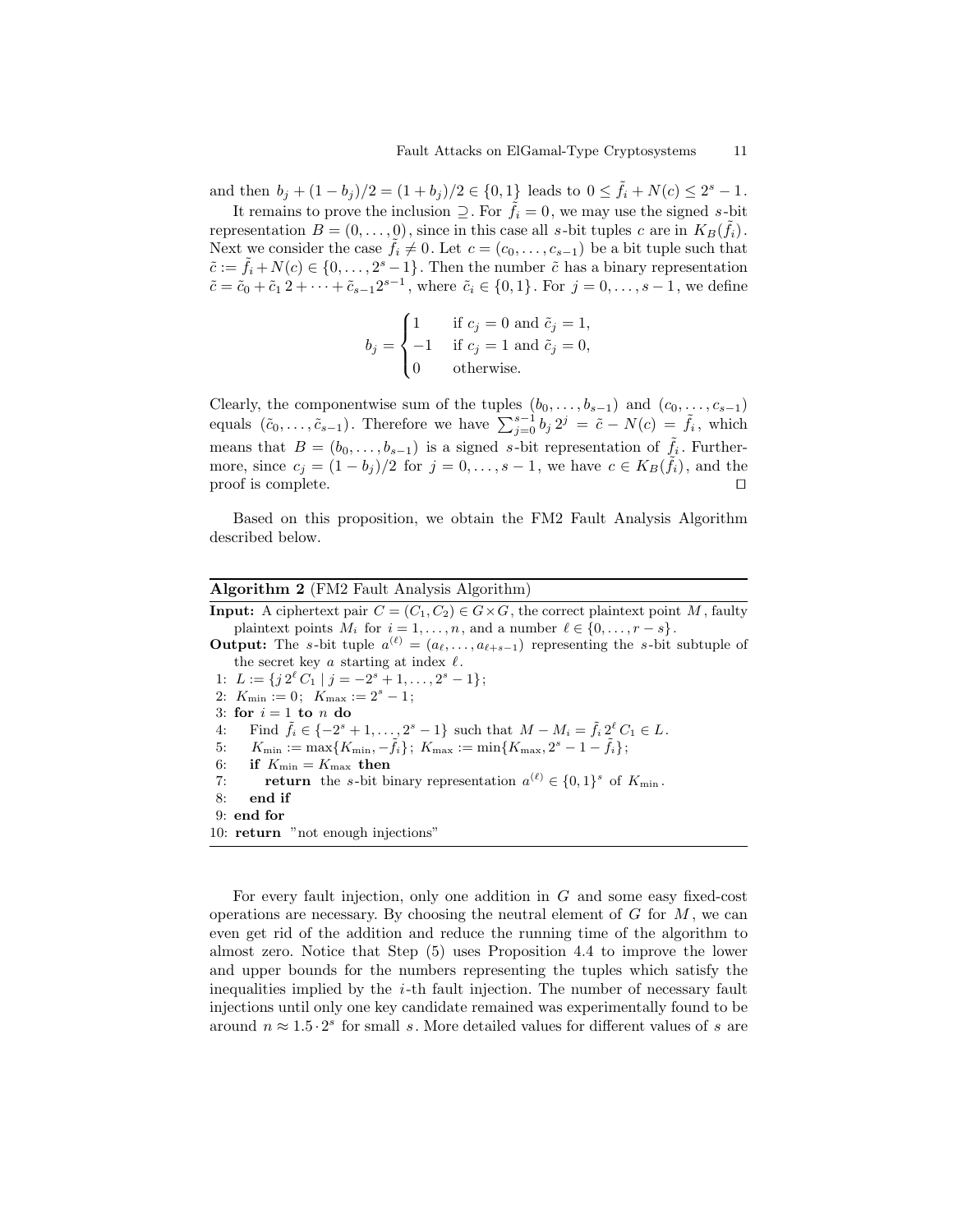given in the next section. Of course, since we are actually interested in the full secret key, we have to repeat this attack  $\lceil \frac{r}{s} \rceil$  times, so that the full key recovery requires approximately  $1.5 \cdot 2^s \cdot \lceil \frac{r}{s} \rceil$  fault injections.

### **4.3 The Attack for the Fault Model FM3**

For the fault model FM3, we assume that  $r = st$  for some  $t \ge 1$  and that the *i*-th  $\bar{e}^{i\ell}_{i} = (e_{i\ell}, \ldots, e_{i\ell+s-1}),$  where  $\ell \in \{0, s, 2s, \ldots, (t-s) \}$ 1)*s}*. Note that, for simplicity, we suppose that *r* is divisible by *s*. For the observed *i*-th fault  $f_i$ , we observe that it is of the form  $f_i = \sum_{j=\ell}^{\ell+s-1} e_{ij} (1-\ell)$  $(2a_j) 2^j$ , and therefore it satisfies  $2^{\ell} \le f_i \le 2^{\ell+s} - 1$ . Consequently, a nonzero fault  $f_i$  implies that we can read off the value of  $\ell$  via  $\ell = \max\{j \in$ *{*0*, . . . , t −* 1*} |* 2 *sj* divides *fi}*. Hence the FM3 Fault Analysis Algorithm can be derived from the FM4 version in a straightforward manner.

**Algorithm 3** (FM3 Fault Analysis Algorithm)

**Input:** A ciphertext pair  $C = (C_1, C_2) \in G \times G$ , the correct plaintext point *M*, positive numbers  $s, t$ , and faulty plaintext points  $M_i$  for  $i = 1, \ldots, n$ . **Output:** A bittuple  $(a_0, \ldots, a_{r-1})$  representing the secret key  $a$ . 1: **for**  $\ell = 0$  **to**  $t - 1$  **do** 2:  $L_{\ell} := \{ j \, 2^{\ell s} \, C_1 \mid j = -2^s + 1, \ldots, 2^s - 1 \};$ 3:  $K_{\min}^{(\ell)} := 0; \ \ K_{\max}^{(\ell)} := 2^s - 1;$ 4: **end for** 5: for  $i = 1$  to  $n$  do 6: Compute  $M - M_i$  and find  $\ell \in \{0, \ldots, t-1\}$  such that  $M - M_i \in L_{\ell}$ . 7: Find  $\tilde{f}_i \in \{-2^s + 1, \ldots, 2^s - 1\}$  such that  $M - M_i = \tilde{f}_i 2^{\ell s} C_1 \in L_\ell$ . 8:  $K_{\min}^{(\ell)} := \max\{K_{\min}^{(\ell)}, -\tilde{f}_i\};\;K_{\max}^{(\ell)} := \min\{K_{\max}^{(\ell)}, 2^s - 1 - \tilde{f}_i\};$ 9: **if**  $(K_{\min}^{(m)} = K_{\max}^{(m)}$  for  $m = 0, ..., t - 1)$  then 10: **for** *m* = 0*, . . . , t −* 1 **do** 11: Let  $a^{(m)}$  be the *s*-bit binary representation of  $K_{\min}^{(m)}$ . 12: **end for** 13: **return** the concatenation of the tuples  $a^{(0)}, \ldots, a^{(t-1)}$ . 14: **end if** 15: **end for** 16: **return** "not enough injections"

If the fault injections affected the different *s*-bit subtuples of the key independently at random, we can get a rough estimate for the average number of necessary injections by multiplying the corresponding value from the FM2 attack by  $t \ln(t)$ . A more detailed experimentally determined set of values is given in the next section.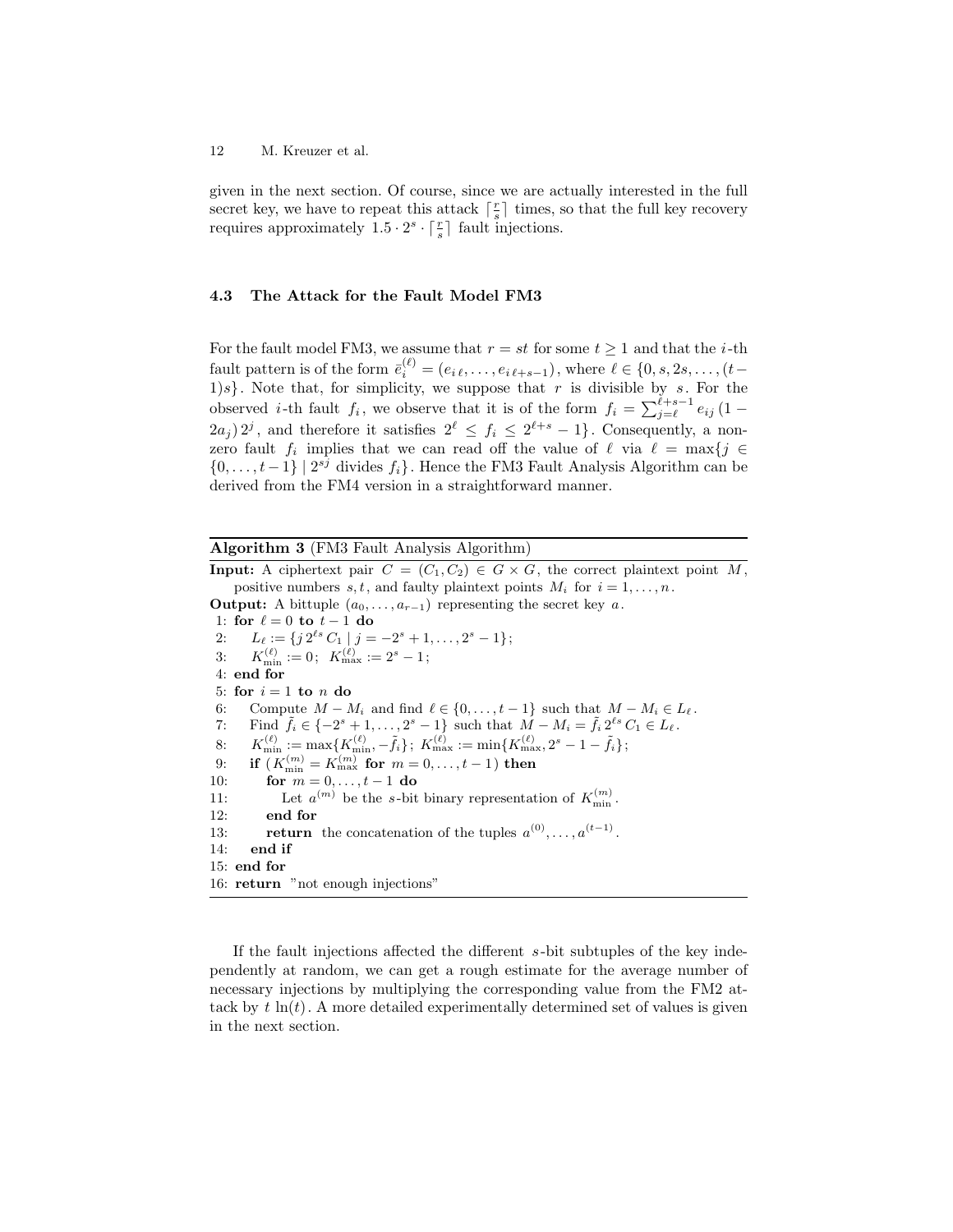### **4.4 The Attack for the Fault Model FM4**

The fault model FM4 implies that the *i*-th error vector is of the form  $\bar{e}_i$  =  $(e_{i0}, \ldots, e_{i,r-1})$ , where  $e_{ij} = 0$  for  $j \notin \{\ell_i, \ell_i + 1, \ldots, \ell_i + s - 1\}$  with some (unknown) number  $\ell_i \in \{0, \ldots, r - s\}$ . Therefore the *i*-th fault  $f_i$  is of the form  $f_i = \sum_{j=\ell_i}^{\ell_i+s-1} e_{ij} (1-2a_j) 2^j$ . Given the value of  $f_i$ , we can determine the possible values of  $\ell_i$  as follows.

**Proposition 4.5.** *Let*  $s \geq 1$ *, let*  $f_i \in \{-2^r + 1, ..., 2^r - 1\} \setminus \{0\}$ *, and let*  $\ell_i$  *be defined as above. Moreover, let*  $f_i = b_0 + b_1 2 + \cdots + b_{r-1} 2^{r-1}$  *be a signed r-bit representation of*  $f_i$ *, where*  $b_j \in \{-1, 0, 1\}$ *.* 

- *(a)* Let  $\mu_i = \max\{j \geq 0 \mid 2^j \text{ divides } f_i\}$ . Then every signed *r*-bit representation *of*  $f_i$  *starts in the*  $(\mu_i+1)$ *-st position, i.e., we have*  $b_j = 0$  *for*  $j < \mu_i$  *and*  $b_{\mu_i} \neq 0$ .
- *(b)* Write  $f_i = 2^{\mu_i} \tilde{f}_i$ , and let  $|\tilde{f}_i| = \varepsilon_0 + \varepsilon_1 2 + \cdots + \varepsilon_k 2^k$  be the binary represen*tation of the absolute value of*  $\tilde{f}_i$ *, where*  $\varepsilon_j \in \{0,1\}$  *for*  $j = 0, \ldots, k-1$  *and*  $\varepsilon_k = 1$ . Then every signed *r* -bit representation of  $f_i$  satisfies the inequality  $\max\{j \geq 0 \mid b_j \neq 0\} \geq \mu_i + k$ .
- *(c)* For the number  $\ell_i$ , we have  $\ell_i \in {\mu_i + k s + 1, ..., \mu_i}.$

*Proof.* First we prove (a). By hypothesis, the number  $f_i$  is divisible by  $2^{\mu_i}$ . Hence the number  $b_0 + b_1 2 + \cdots + b_{\mu_i - 1} 2^{\mu_i - 1}$  is divisible by  $2^j$  for  $j = 1, \ldots, \mu_i$ . Induction on *j* shows  $b_0 = \cdots = b_{\mu_i - 1} = 0$ . On the other hand, if  $b_{\mu_i} = 0$  then  $f_i$  is even divisible by  $2^{\mu_i+1}$ , in contradiction to the definition of  $\mu_i$ .

Next we show (b). Let us assume  $f_i > 0$ . In the case  $f_i < 0$ , the proof proceeds analogously. It suffices to show that every signed binary representation  $\tilde{f}_i = \tilde{b}_0 + \cdots + \tilde{b}_m 2^m$  with  $\tilde{b}_j \in \{-1, 0, 1\}$  and  $\tilde{b}_m \neq 0$  satisfies  $m \geq k$ . Suppose that  $m < k$ . Then  $\tilde{b}_0 + \cdots + \tilde{b}_m 2^m \leq 1 + 2 + \cdots + 2^m < 2^k \leq \tilde{f}_i$  yields a contradiction.

Finally, we prove (c). By (b), the last non-zero digit  $b_{\nu}$  of any signed *r*-bit representation of  $f_i$  satisfies  $\nu \geq \mu_i + k$ . Since the corresponding fault pattern has at most *s* non-zero signed digits, the minimal index of the first signed digit of  $f_i$  inside the fault pattern is  $\mu_i + k - s + 1$ . By (a), the maximal value of  $\ell_i$ is  $\mu_i$ , because this index is certainly inside the fault pattern.  $\Box$ 

Notice that in part (b) of the proposition we also have  $k \leq s-1$ , since the fault pattern consists of s consecutive bits and  $b_k$  is still inside this region. Thus we define  $\delta = s - 1 - k \geq 0$ . In view of the possible values of  $\ell_i$  determined by part (c) of the proposition, the maximal range of signed binary digits of  $f_i$ affected by the fault injection, and therefore the maximal range of non-zero signed binary digits, is  $(b_{\mu_i-\delta}, b_{\mu_i-\delta+1}, \ldots, b_{\mu_i+s-1})$ . However, by the definition of  $\mu_i$ , the signed binary digits  $b_{\mu_i-\delta}, \ldots, b_{\mu_i-1}$  of  $f_i$  are always zero. Hence the range of indices for which we can hope to restrict the set of key subtuple candidates is  $(\mu_i, \ldots, \mu_i - s + 1)$ . Let us introduce this set of key subtuple candidates formally.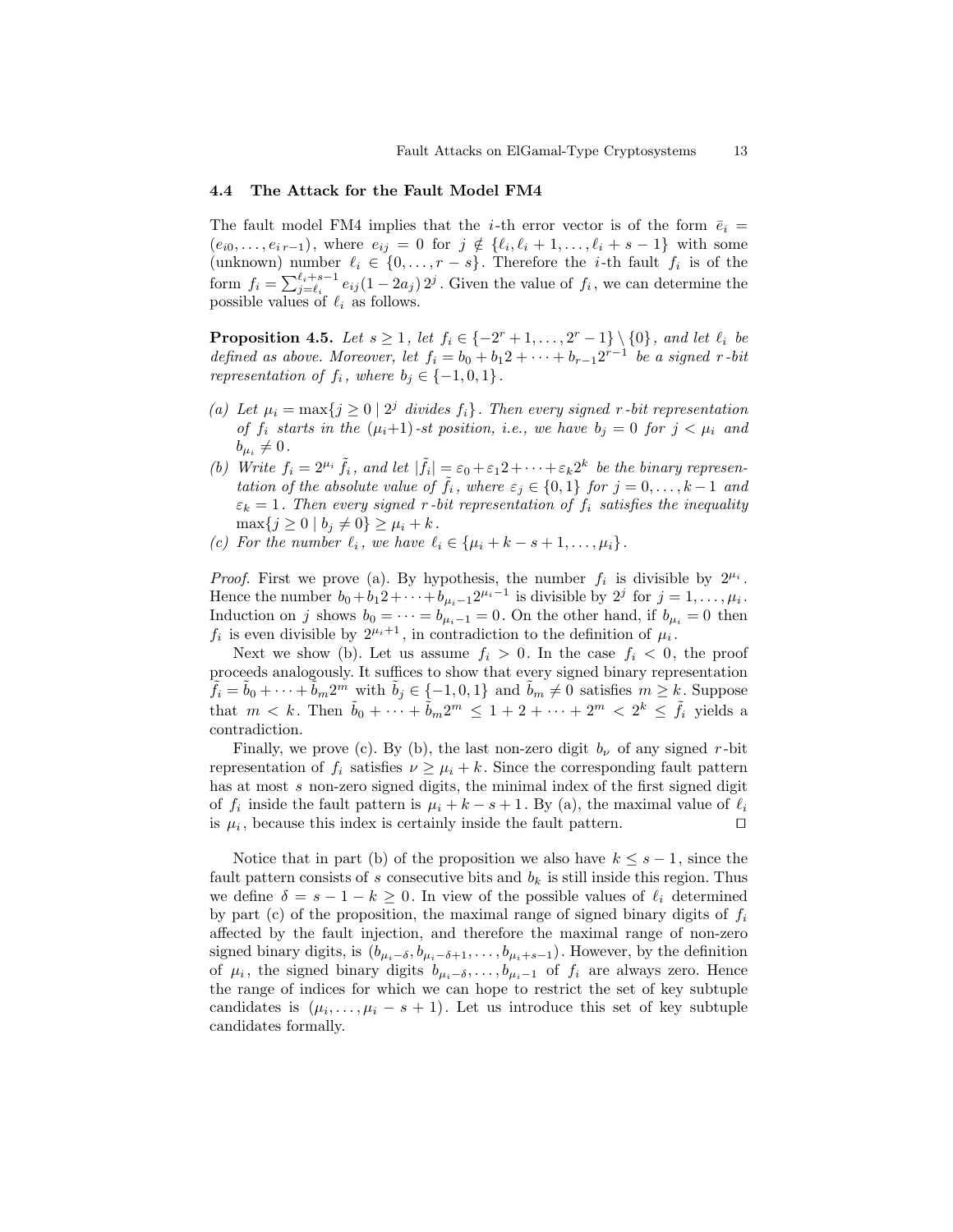**Definition 4.6.** Given an FM4 fault  $f_i \in \{-2^r + 1, \ldots, 2^r - 1\} \setminus \{0\}$ , we define  $\mu_i = \max\{j \geq 0 \mid 2^j \text{ divides } f_i\}.$  Then the set

$$
K(f_i) = \{(c_0, \dots, c_{r-1}) \in \{0, 1\}^r \mid f_i = \sum_{j=\mu_i}^{\mu_i + s - 1} e_{ij} (1 - 2c_j) 2^j
$$
  
for some fault pattern  $(e_{i0}, \dots, e_{i r - 1})\}$ 

is called the **key subtuple candidate set** of *f<sup>i</sup>* .

Given  $f_i$ , the key subtuple candidate set can be found using the following proposition.

**Proposition 4.7.** *Let*  $f_i \in \{-2^r + 1, \ldots, 2^r - 1\} \setminus \{0\}$  *be the fault returned by an FM4 fault injection, and let*  $\mu_i = \max\{j \geq 0 \mid 2^j \text{ divides } f_i\}$ . Then we have

$$
K(f_i) = \{c \in \{0,1\}^r \mid 0 \le 2^{-\mu_i} f_i + N_{\mu_i}(c) \le 2^s - 1\}
$$

*where*  $N_{\mu_i}(c) = c_{\mu_i} + c_{\mu_i+1} + 2 + \cdots + c_{\mu_i+s-1} + 2^{s-1}$ .

*Proof.* By the definition of  $\mu_i$ , we know that  $b_{\mu_i} \neq 0$  for every signed *r*-bit representation  $(b_0, \ldots, b_{r-1})$  of  $f_i$ . The inequalities follow from Proposition 4.4 and the above discussion.

The restrictions on the possible secrets keys provided by FM4 fault injections affect a subtuple of the secret key, where the position of this subtuple depends on the observed fault  $f_i$ . When we perform an injection sequence, we may combine the various restrictions in one of the following ways:

- (I) After writing down all linear inequalities for the indeterminates  $c_0, \ldots, c_{r-1}$ resulting from the bounds in Proposition 4.7, we search for an element in  $\{0,1\}^r$  which satisfies all these inequalitites. To combine the bounds for each range of indices  $(\ell, \ldots, \ell + s - 1)$  where  $\ell \in \{0, \ldots, r - s\}$ , we have to use some version of interval logic, for instance the Allen calculus. Then we inject faults until the number of remaining key candidates is small enough for exhaustive search.
- (II) For every observed fault  $f_i$ , we construct all signed  $r$ -digit representations whose outermost non-zero digits are at most *s −* 1 digits apart. For each of these representations, we write down the implications on the bits of the secret key it implies as a predicate logic formula involving  $c_0, \ldots, c_{r-1}$ . Then we use a SAT solver to deal with the resulting set of formulas.

For the purposes of this paper, we implemented the second method. Let us work through an example to make the process more explicit.

**Example 4.8.** In the case  $r = 4$  and  $s = 2$ , suppose that the secret key is  $a = (0, 1, 0, 0)$ . We inject FM4 faults using various randomly chosen error patterns and compute the restrictions on the key candidates  $(c_0, c_1, c_2, c_3)$  they yield.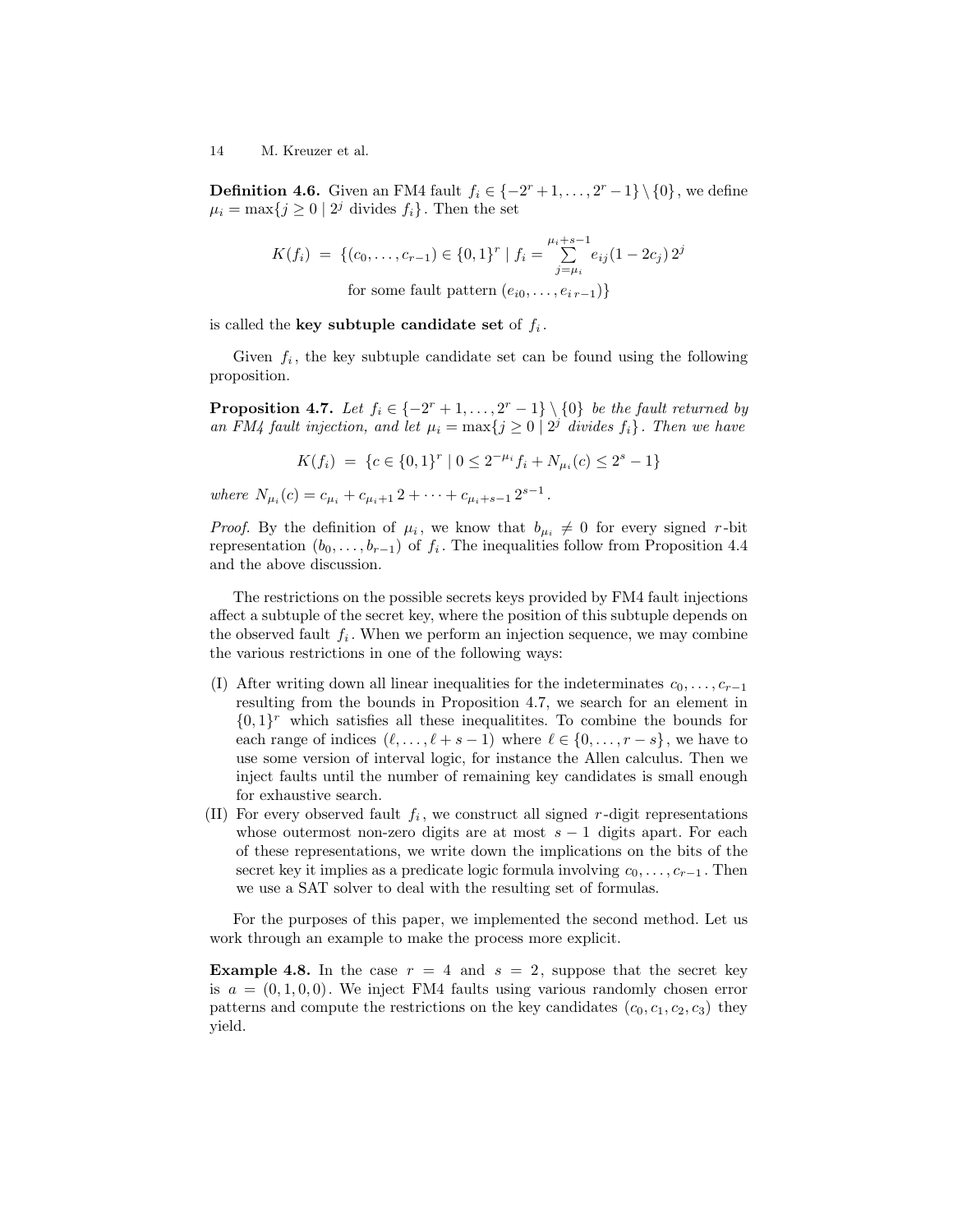#### **Algorithm 4** (FM4 Fault Analysis Algorithm)

**Input:** A ciphertext pair  $C = (C_1, C_2) \in E(\mathbb{F}_p)^2$ , the correct plaintext point *M* and faulty plaintext points  $M_i$  for  $i = 1, \ldots, n$ . **Output:** The *r*-bit tuple  $(a_0, \ldots, a_{r-1})$  representing the secret key *a*. 1: Construct the set *E* of all possible fault patterns. 2: for all  $\bar{e} \in E$  do 3: Construct the set  $F_{\bar{e}}$  of all faults for the pattern  $\bar{e}$ . 4: **end for** 5: Let *L* be the set of all  $fC_1$  with  $f \in F_{\bar{e}}$  for some  $\bar{e} \in E$ . 6: for  $i = 1$  to  $n$  do 7: Find  $f_i \in \{-2^r + 1, \ldots, 2^r - 1\}$  such that  $M - M_i = f_i C_1 \in L$ . 8: Compute the set *B* of all signed binary representations  $b = (b_0, \ldots, b_{r-1})$  of  $f_i$ of width $(\overline{b}) \leq s$ . 9: **for all**  $(b_0, \ldots, b_{r-1}) \in B$  **do**<br>10: Consider the set *S* consisting Consider the set *S* consisting of all literals  $c_j$  for which  $b_j = 1$  and all literals  $\neg c_j$  for which  $b_j = -1$ . 11: Let  $C_{\bar{b}}$  be the conjunction of the literals in *S*. 12: **end for** 13: Let  $D_i$  be the disjunction of all formulas  $C_{\bar{b}}$  with  $\bar{b} \in B$ . 14: **end for** 15: Compute the set *K* of all satisfying assignments for  $D_1, \ldots, D_n$ . 16: **if**  $#K = 1$  **then** 17: **return** the element  $(a_0, \ldots, a_{r-1})$  of K. 18: **else** 19: **return** "not enough injections" 20: **end if**

- (1) For  $\bar{e}_1 = (1, 0, 0, 0)$ , the fault  $f_1 = 1$  is returned. Two signed binary representations exist for  $f_1$ , namely  $(1,0,0,0)$  and  $(-1,1,0,0)$ . They imply  $(c_0 = 0) \vee (c_0 = 1 \wedge c_1 = 0).$
- (2) For  $\bar{e}_2 = (0, 0, 1, 1)$ , the fault  $f_2 = 12$  is returned. It has only one signed binary representation  $(0, 0, 1, 1)$  and implies  $c_3 = c_4 = 0$ .
- (3) For  $\bar{e}_3 = (0, 1, 0, 0)$ , the fault  $f_3 = -2$  is returned. Its signed binary representations  $(0, -1, 0, 0)$  and  $(0, 1, -1, 0)$  imply  $(c_1 = 1) \vee (c_1 = 0 \wedge c_2 = 1)$ .

These three fault injections reduce the key candidate set already to  $\{(0,1,0,0)\},\$ and the attack is complete.

Consequently, Method (II) above can used to construct the following fault analysis algorithm for the fault model FM4. Here we let the **width** of a signed binary representation  $b = (b_0, \ldots, b_{r-1})$  be given by width $(b) = \nu - \mu + 1$ , where  $\mu = \min\{j \mid b_j \neq 0\}$  and  $\nu = \max\{j \mid b_j \neq 0\}$ .

Clearly, this algorithm becomes cumbersome for large values of *s*. In this case, Method (I) yields a better algorithm. The average number of fault injections needed for various values of the pair (*r, s*) is determined experimentally in the next section.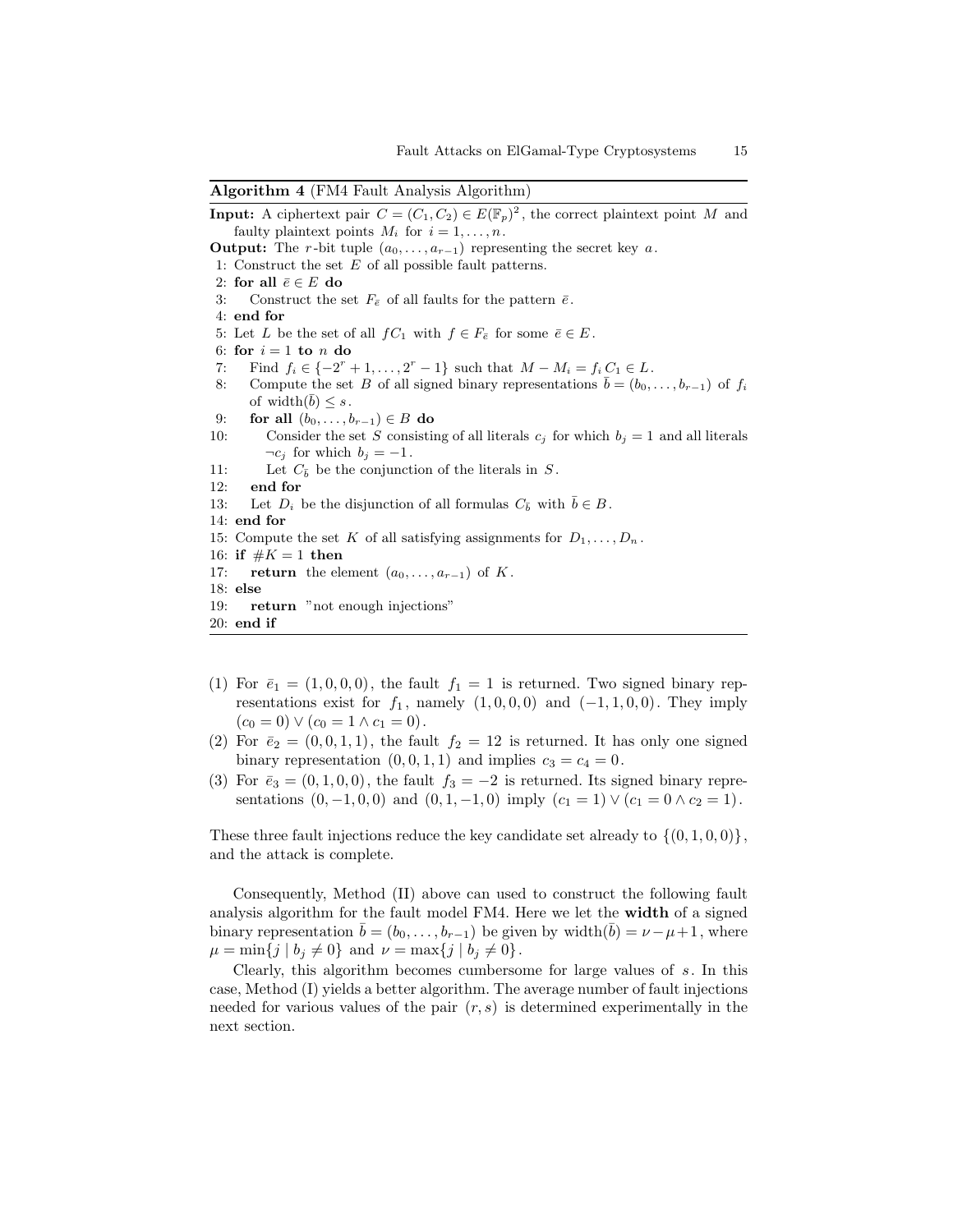# **5 Software Simulations**

The following data were obtained with a prototype implementation of the proposed fault attacks and fault analysis algorithms which uses the interpreted top-level language of the computer algebra system ApCoCoA (cf. [3]). Since the mathematical components of the attacks are very efficient, the computational power of a laptop having an Intel i5-4300M microprocessor and 16 GB of RAM was fully sufficient.

**Simulating Fault Model FM1** Both the generation of a randomly located bit flip in the bit-tuple  $(a_0, \ldots, a_{r-1})$  representing the secret key *a* and the recovery of the corresponding key bit from the faulty point *M<sup>i</sup>* take only a fraction of a second. Also the pre-computation of the lists  $L_1$  and  $L_2$  is a matter of a few seconds, even in the case of the largest curves under consideration.

For the various values of *r* , the following NIST curves were used:

- (1) The curve *secp128r1* is given in [13].
- (2) The curves *secp192r1*, *secp224r1*, *secp256r1*, and *secp384r1* are also given in [13]. They are called P-192, P-224, P-256, and P-385, resp., in NIST FIPS 186-4 (see [39]) and recommended for official usage there.

Table 1 collects the experimentally found values for the number of necessary fault injections. In each case, we performed 500 sequences of simulated injections, each lasting until the secret *a* was fully recovered. We list the minimum and maximum number of injections needed, called  $N_{\text{min}}$  and  $N_{\text{max}}$ , the average number  $N_{\text{avg}}$  of injections needed, as well as the average time  $T_{\text{avg}}$  to recover the secret key from one injection sequence.

| curve          | $N_{\rm min}$ |      |      | $N_{\text{max}}$ $N_{\text{avg}}$ $T_{\text{avg}}$ (sec) |
|----------------|---------------|------|------|----------------------------------------------------------|
| $\secp128r1$   | -373          | 1270 | 670  | 0.092                                                    |
| $\sec p192r1$  | 624           | 2657 | 1129 | 0.143                                                    |
| secp224r1      | 751           | 3022 | 1352 | 0.179                                                    |
| secp256r1      | 856           | 3360 | 1589 | 0.212                                                    |
| secp384r1 1589 |               | 5001 | 2487 | 0.368                                                    |

**Table 1.** Number of injections for fault model FM1

Note that the number  $N_{\text{avg}}$  approximates the theoretical value  $r(1 + \frac{1}{2} + \frac{1}{2})$  $\cdots + \frac{1}{r}$  very well in each case, but that the standard deviation is rather large.

**Simulating Fault Model FM2** For the fault model FM2, we assume that we are able to inject a random fault into an *s*-bit subtuple of the secret key. Thus a fault is an *s*-bit tuple which characterizes the positions of the bit flips in the given subtuple  $(a_\ell, \ldots, a_{\ell+s-1})$  of the secret key. For the software simulation, we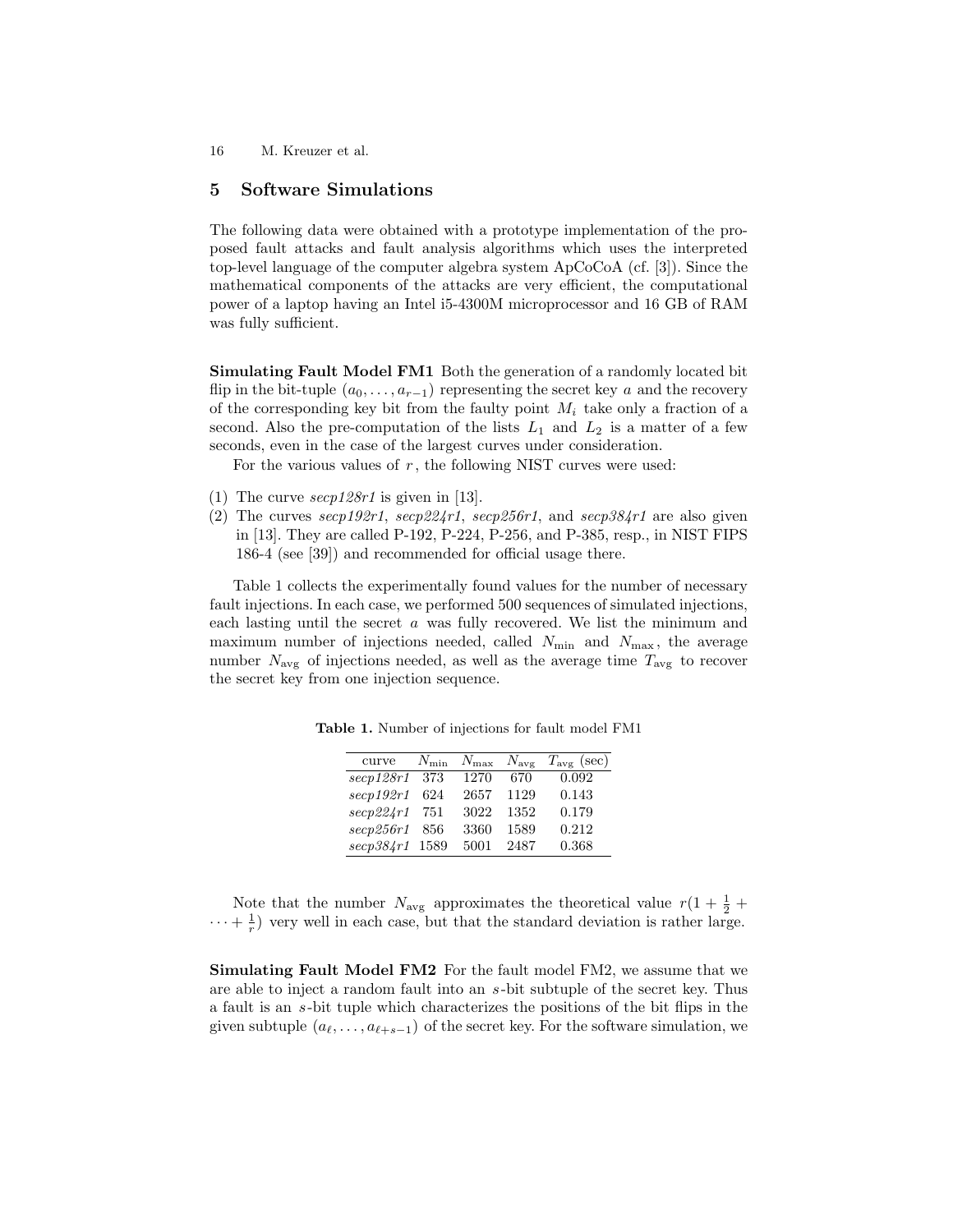suppose that the fault pattern subtuples  $\bar{e}_i^{(\ell)} = (e_{i\ell}, \ldots, e_{i\ell+s-1})$  are equidistributed in the set of all *s*-bit tuples, where  $e_{ij} = 1$  if and only if  $a_i$  has been flipped.

Then we let  $b_{\ell+j} = e_{\ell+j}(1 - 2a_{\ell+j})$  for  $j = 0, \ldots, s-1$  and note that the resulting number  $\tilde{f}_i = b_\ell + \cdots + 2^{s-1}b_{\ell+s-1}$ , which is observed via the lookup table for  $M - M_i = \tilde{f}_i C_1^{(\ell)}$ , is not equidistributed anymore in the range *{*−2<sup>*s*</sup> + 1*,* −2<sup>*s*</sup> + 2*, . . .* , 2<sup>*s*</sup> − 1}. According to Algorithm 2, we repeat such fault injections and intersect the sets  $K(\tilde{f}_i)$  until the remaining key candidate set has only one element. This leads to the natural question how many fault injections are needed on average.

Table 2 lists the results of the following experiment: we inject faults into a fixed *s*-bit segment of *a*, where  $s \geq 3$ . Depending on *s*, i.e., depending on our spacial resolution, we tabulate the average number of injections  $N_{\text{avg}}$  needed. Here we used 20 different random values of *a* and averaged over 1000 fault injection sequences for each *a*.

**Table 2.** Number of injections for the *s*-bit version of FM2

|  | $4 \quad 5 \quad 6$ |  |                                                       |  |
|--|---------------------|--|-------------------------------------------------------|--|
|  |                     |  | $N_{\text{avg}}$ 8.99 16.24 35.04 91.86 155.96 381.88 |  |

In the case  $s = 8$ , our experimental results agree very well with the theoretically derived  $N_{\text{avg}} = 381.5$  given in [24]. Since we have equality in Proposition 4.4, whereas [24] merely seems to use the containment *⊆*, we can conclude that these bounds represent the best possible values. Notice that the average number of injections needed depends on the actual value of the *s*-bit subtuple  $\bar{a}^{(\ell)} = (a_{\ell}, \ldots, a_{\ell+s-1})$  of the secret key. For instance, in the case  $s = 3$ , these average numbers are distributed as given in Table 3.

Table 3. Number of 3-bit injections per secret key

|  |  |  |  | $a^{(\ell)}$ $(0,0,0)$ $(1,0,0)$ $(0,1,0)$ $(1,1,0)$ $(0,0,1)$ $(1,0,1)$ $(0,1,1)$ $(1,1,1)$ |
|--|--|--|--|----------------------------------------------------------------------------------------------|
|  |  |  |  | $N_{\text{avg}}$ 7.54 12.01 12.29 11.81 11.81 12.29 12.01 7.54                               |

This table is unchanged if we replace  $(a_0, a_1, a_2)$  by  $(1 - a_0, 1 - a_1, 1 - a_2)$ , since the probabilities of a bit flip from 0 to 1 and from 1 to 0 are identical in our setting.

**Simulating Fault Model FM3** The average number of injections needed to recover a secret *r*-bit key *a* can be estimated by requiring that at least  $N_{\text{avg}}$ random faults are injected into each of the  $\lceil r/s \rceil$  subtuples of a. However, we prefer to perform experimental determination of these numbers for various sizes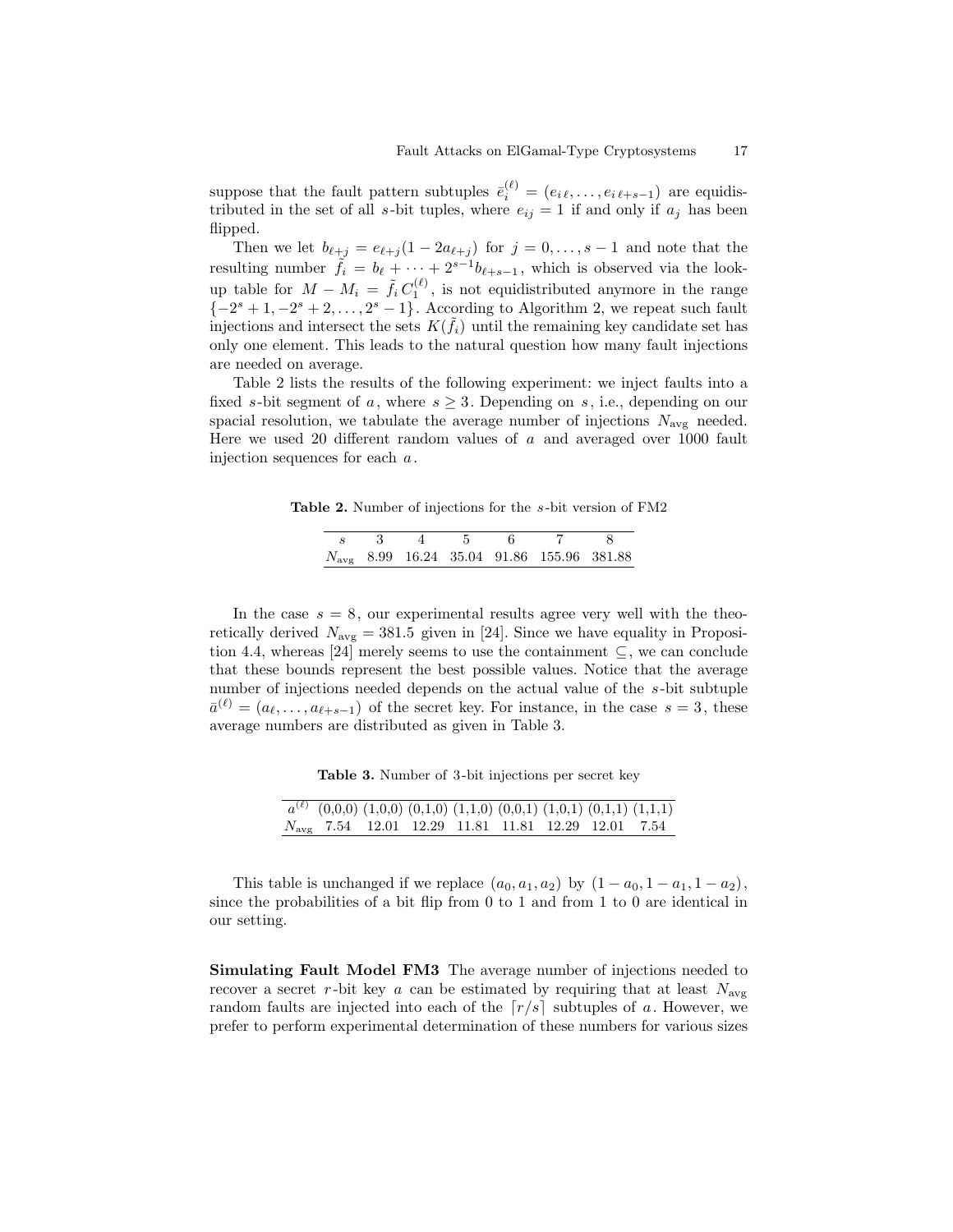of *r* and *s*. Trying 100 fault injection sequences for each of 20 randomly chosen secret keys yields the following table.

**Table 4.** Average number of injections needed for some versions of FM3

|  |  |  | $\overline{(r,s) (16,2) (16,3) (16,4) (16,5) (16,6) (128,2) (128,3) (128,4) (128,5)}$ |  |  |
|--|--|--|---------------------------------------------------------------------------------------|--|--|
|  |  |  | $N_{\text{avg}}$ 59.1 83.7 134.2 207.9 521.3 692.7 1203 2018 2615                     |  |  |

In the next section we will see that these numbers of injections can be achieved on modern hardware without difficulty.

**Simulating Fault Model FM4** Similar to the case of FM3, also for the fault model FM4 it is possible to work out formulas for the numbers of fault injections needed on average to discover the secret key *a* completely. However, since the number of necessary fault injections increases rapidly, it may be practically more efficient to reduce the key space to a manageable number, say  $2^{30}$  key candidates, and perform an exhaustive search on them. The following table gives some average numbers of fault injections needed to determine *a* completely in the cases  $r = 16$  and  $r = 128$ .

**Table 5.** Average number of injections needed for FM4

|  |  | $(r, s)$ (16,2) (16,3) (16,4) (16,5) (128,2) (128,3) (128,4) |  |
|--|--|--------------------------------------------------------------|--|
|  |  | $N_{\text{avg}}$ 65.6 95.2 202.7 334.1 887 1831 3180         |  |

## **6 Fault Injections in Hardware**

To assess the complexity of actually performing the fault attacks according to the models FM1–FM4, we ran several fault injection experiments. To this end, we used a circuit implementation of the elliptic curve (ECEG) cryptosystem with curve *secp128r1* (see [13]), designed using the *Xilinx Vivado Design Suite*. The circuit included a point multiplication module, an encryption module, and a decryption module. The point multiplication module was used to generate the public point  $Q = aP$ . The result, together with the generating point  $P$ , forms the input of the encryption module, which generates the encrypted message pair  $(C_1, C_2)$ . The encrypted message pair and the secret key *a* are then decrypted to output the message *M* . The secret key is disturbed, i.e., the XOR difference between the fault-free and the faulty secret keys is a random fault  $\bar{e}_i$ , and the fault-affected decrypted message  $M_i$  is recorded. These messages are handed over to the mathematical analysis.

Notice that fault model FM4 specializes to FM1 if we use  $s = 1$ . For the fault models FM2 and FM3, we attacked only a single *s*-bit subtuple of the key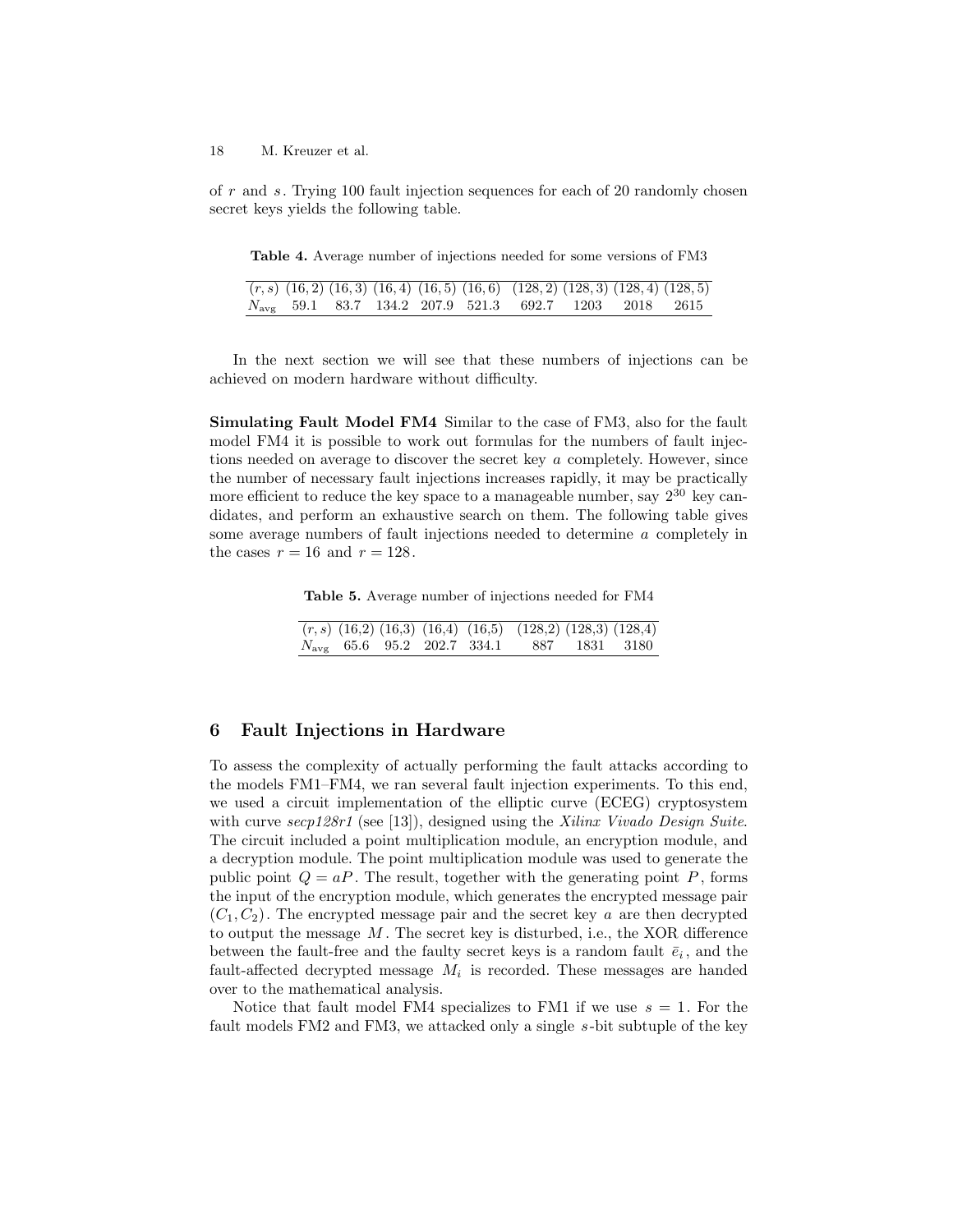|                             |                  | FM2 and FM3  |                |                  | <b>FM4</b> and <b>FM1</b> (for $s = 1$ ) |
|-----------------------------|------------------|--------------|----------------|------------------|------------------------------------------|
| $\mathcal{S}_{\mathcal{S}}$ | $\boldsymbol{n}$ | clock cycles | S              | $\boldsymbol{n}$ | clock cycles                             |
| 3                           | 13               | 22,438,196   |                | 700              | 1,663,035,288                            |
| 4                           | 25               | 43,535,816   | $\overline{2}$ | 1,000            | 2,372,216,772                            |
| 5                           | 58               | 85,406,538   | 3              | 1,500            | 3,552,932,556                            |
| 6                           | 116              | 167,017,554  | 4              | 2,500            | 5,918,604,705                            |
|                             | 230              | 326,215,109  | 5              | 6,500            | 15,374,014,130                           |
|                             | 450              | 633,178,049  | 6              | 13,000           | 30,740,627,180                           |

**Table 6.** Hardware Timings for the curve *secp128r1*

bit tuple  $\bar{a}$ , namely the least significant subtuple  $\bar{a}^{(0)} = (a_0, \ldots, a_{s-1})$ . This is clearly sufficient for estimating the complexity of hardware fault injection.

Table 6 contains the total number of clock cycles needed for *n* fault injections, where *n* is selected such as to obtain a single or very few key subtuple candidates. Note that some of the fault injections may result in the same  $\bar{e}_i$  being injected, in which case the *n* faulty points will include duplicates, and multiple key subtuple candidates may result. (This case did occur in our experiments).

For FM2, this attack must be applied to  $t = \lceil r/s \rceil$  different *s*-bit key subtuples, in order to recover the full secret key. Hence the numbers in the table have to be multiplied by *t* for a full key recovery. For FM3, the numbers have to be multiplied by  $t\ln(t)$ , since we have to hit each key subtuple the given number of times.

According to Table 6, the attacks are conducted within 31 billion clock cycles, or roughly 26 minutes on a low-cost 20 MHz device. This demonstrates that the raw data needed for the mathematical analysis of the previous sections can be collected by an adversary within a reasonable amount of time.

# **7 Conclusions**

In this paper we proposed a hierarchy of four fault models for ElGamal-type cryptosystems. They allow the adversary to trade the precision of the fault-injection equipment for the number of necessary fault injections and the complexity of the resulting mathematical analysis. While these fault models are applicable to all ElGamal-type cryptosystems, we studied specific attacks on ECEG cryptosystems, where they can be seen as generalizations of the previously used bit and byte faults. We systematically investigated the relationship between the size of the cryptosystem, the parameter *s* that describes the fault injection accuracy, and the number of necessary fault injections. We also reported on the effort required in hardware to produce the physical raw data for the attacks.

In the future, we plan to investigate whether attacks on ElGamal-type cryptosystems can be constructed automatically. An automatic procedure would be given only the cipher description and the fault model as inputs, and it would produce the mathematical analysis similar to Fault Analysis Algorithms 1–4 in this paper.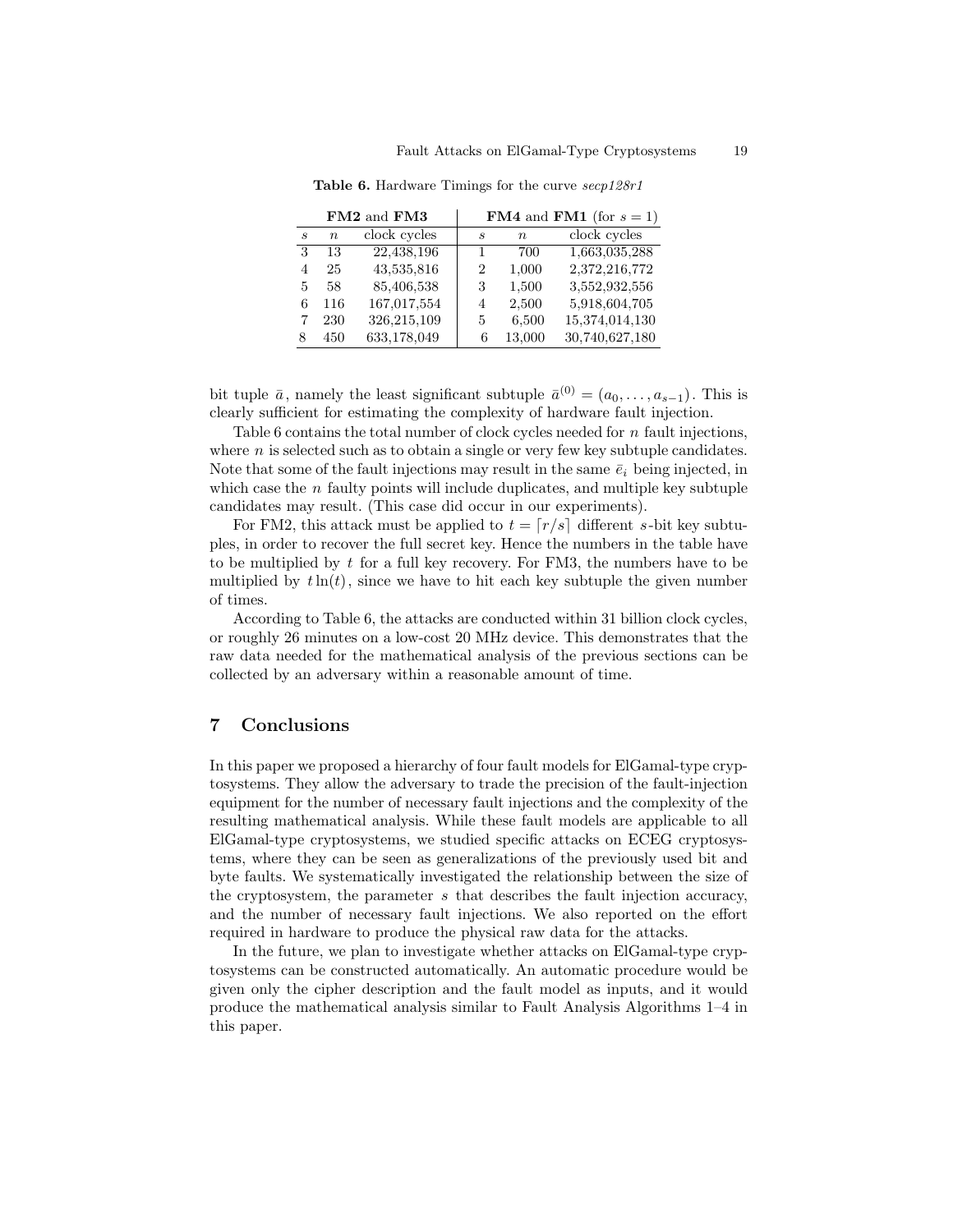#### **Acknowledgements**

This research was supported by DFG (German Research Foundation) project "Algebraische Fehlerangriffe" grants PO 1220/7-2 and KR 1907/6-2.

# **References**

- 1. Agoyan, M., Dutertre, J.M., Mirbaha, A.P., Naccache, D., Ribotta, A.L., Tria, A.: How to flip a bit? In: 16th Int. On-Line Testing Symposium (IOLTS). pp. 235–239. IEEE, Piscataway, NJ, USA (2010)
- 2. Aigner, H., Bock, H., Hütter, M., Wolkerstorfer, J.: A low-cost ecc coprocessor for smartcards. In: Cryptographic Hardware and Embedded Systems - CHES 2004. pp. 107–118. LNCS 3156, Springer-Verlag, Berlin, Heidelberg (2004)
- 3. ApCoCoA Team, T.: ApCoCoA: Applied Computations in Computer Algebra (2013), http://apcocoa.uni-passau.de
- 4. Bao, F., Deng, R., Han, Y., Jeng, A., Narasimhalu, A., Ngair, T.H.: Breaking public key cryptosystems on tamper resistant devices in the presence of transient faults. In: Christianson, B., Crispo, B., Lomas, T., Roe, M. (eds.) 5th Int. Workshop on Security Protocols. pp. 115–124. LNCS 1361, Springer-Verlag, Berlin, Heidelberg (1997). https://doi.org/10.1007/BFb0028164
- 5. Bar-El, H., Choukri, H., Naccache, D., Tunstall, M., Whelan, C.: The sorcerer's apprentice guide to fault attacks. IEEE Proc. **94**(2), 370–382 (2006)
- 6. Barenghi, A., Breveglieri, L., Koren, I., Naccache, D.: Fault injection attacks on cryptographic devices: theory, practice and countermeasures. Proc. IEEE **100**(11), 3056–3076 (2012)
- 7. Berzati, A., Canovas, C., Dumas, J.G., Goubin, L.: Fault attacks on RSA public keys: left-to-right implementations are also vulnerable. In: Fischlin, M. (ed.) RSA Cryptographer's Track (CT-RSA 2009). pp. 414–428. LNCS 5473, Springer-Verlag, Berlin, Heidelberg (2009)
- 8. Biehl, I., Meyer, B., Müller, V.: Differential fault attacks on elliptic curve cryptosystems (extended abstract). In: Bellare, M. (ed.) Advances in Cryptology – CRYPTO 2000. pp. 131–146. LNCS 1880, Springer-Verlag, Berlin, Heidelberg (2000)
- 9. Blömer, J., Otto, M., Seifert, J.P.: Sign change fault attacks on elliptic curve cryptosystems. In: Fault Diagnosis and Tolerance in Cryptography. pp. 36–52. LNCS 4236, Springer-Verlag, Berlin, Heidelberg (2006). https://doi.org/10.1007/11889700 4
- 10. Boneh, D., DeMillo, R.A., Lipton, R.J.: On the importance of checking cryptographic protocols for faults. In: Advances in Cryptology – EURO-CRYPT '97. pp. 37–51. LNCS 1233, Springer-Verlag, Berlin, Heidelberg (1997). https://doi.org/10.1007/3-540-69053-0 4
- 11. Brier, E., Chevallier-Mames, B., Ciet, M., Clavier, C.: Why one should also secure RSA public key elements. In: Goubin, L., Matsui, M. (eds.) Cryptographic Hardware and Embedded Systems (CHES 2006). pp. 324–338. LNCS 4249, Springer-Verlag, Berlin, Heidelberg (2006)
- 12. Burchard, J., Gay, M., Ekossono, A.M., Horáček, J., Becker, B., Schubert, T., Kreuzer, M., Polian, I.: Autofault: towards automatic construction of algebraic fault attacks. In: 2017 Workshop on Fault Diagnosis and Tolerance in Cryptography (FDTC). pp. 65–72. IEEE, Piscataway, NJ, USA (2017). https://doi.org/10.1109/FDTC.2017.13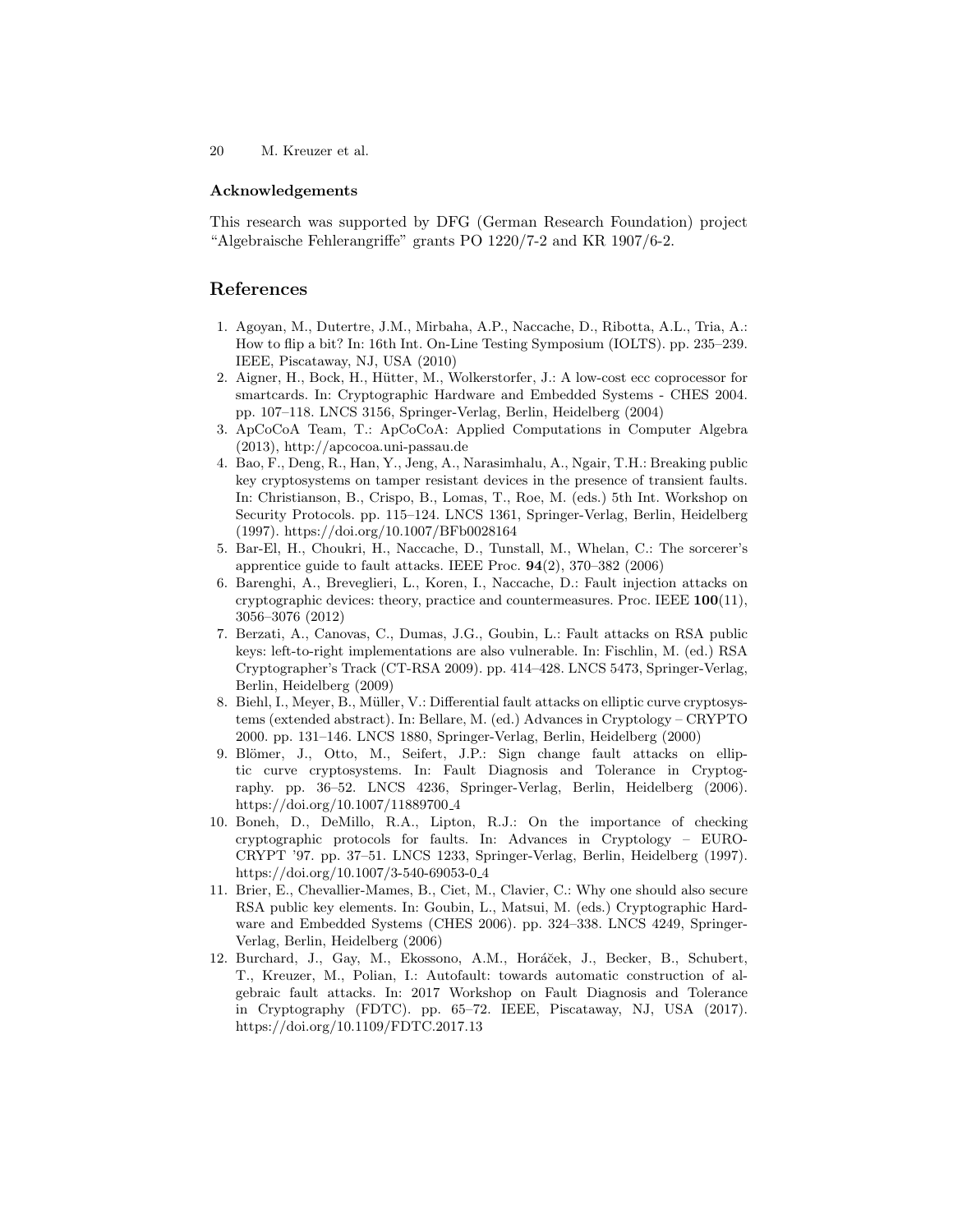- 13. Certicom Research Group, .: Sec 2: Recommended elliptic curve domain parameters (sep 2000), https://www.secg.org/SEC2-Ver-1.0.pdf
- 14. Ciet, M., Joye, M.: Elliptic curve cryptosystems in the presence of permanent and transient faults. Des. Codes Cryptogr. **36**(1), 33–43 (Jul 2005). https://doi.org/10.1007/s10623-003-1160-8
- 15. Dehbaoui, A., Dutertre, J.M., Robisson, B., Tria, A.: Electromagnetic transient faults injection on a hardware and a software implementation of AES. In: 2012 Workshop on Fault Diagnosis and Tolerance in Cryptography (FDTC). pp. 7–15. IEEE, Piscataway, NJ, USA (2012)
- 16. Dottax, E.: Fault attacks on NESSIE signature and identification schemes (2002), www.cosic.esat.kuleuven.be/nessie/nessie/reports/phase2/SideChan 1.pdf, nESSIE Public Report
- 17. Ebeid, N., Hasan, M.A.: On binary signed digit representations of integers. Des. Codes Cryptogr. **42**(1), 43–65 (Jan 2007). https://doi.org/10.1007/s10623-006- 9014-9
- 18. Eberle, H., Wander, A., Gura, N., Chang-Shantz, S., Gupta, V.: Architectural extensions for elliptic curve cryptography over gf(2*<sup>m</sup>*) on 8-bit microprocessors. In: 2005 IEEE International Conference on Application-Specific Systems, Architecture Processors. pp. 343–349. ASAP '05, IEEE, Piscataway, NJ, USA (2005). https://doi.org/10.1109/ASAP.2005.15
- 19. ElGamal, T.: A public key cryptosystem and a signature scheme based on discrete logarithms. IEEE Trans. Inform. Theory **31**(4), 469–472 (1985)
- 20. Ernst, M., Jung, M., Madlener, F., Huss, S.A., Blümel, R.: A reconfigurable system on chip implementation for elliptic curve cryptography over  $gf(2^n)$ . In: Cryptographic Hardware and Embedded Systems – CHES 2002. pp. 381–399. LNCS 2523, Springer-Verlag, London, UK (2003). https://doi.org/10.1007/3-540-36400-5 28
- 21. Fouque, P.A., Lercier, R., R´eal, D., Valette, F.: Fault attack on elliptic curve montgomery ladder implementation. In: Fifth International Workshop on Fault Diagnosis and Tolerance in Cryptography. pp. 92–98. FDTC, IEEE, Piscataway, NJ, USA (2008). https://doi.org/10.1109/FDTC.2008.15
- 22. Gaspar, L.: Cryptoprocessor-architecture, programming and evaluation of the security. Ph.D. thesis, Université Jean Monnet, Saint-Etienne, France (2012)
- 23. Giraud, C., Knudsen, E.W.: Fault attacks on signature schemes. In: Wang, H., Pieprzyk, J., Varadharajan, V. (eds.) 9th Australasian Conf. on Information Security and Privacy – ACISP 2004. pp. 478–491. LNCS 3108, Springer-Verlag, Berlin, Heidelberg (2004). https://doi.org/10.1007/978-3-540-27800-9 41
- 24. Giraud, C., Knudsen, E.W., Tunstall, M.: Improved fault analysis of signature schemes. In: Gollmann, D., Lanet, J., Iguchi-Cartigny, J. (eds.) 9th Int. Conf. on Smart Card Research and Advanced Appl. – CARDIS 2010. pp. 164–181. LNCS 6035, Springer-Verlag, Berlin, Heidelberg (2010). https://doi.org/10.1007/978-3- 642-12510-2 12
- 25. Giraud, C., Thiebeauld, H.: A survey on fault attacks. In: Quisquater, J., Paradinas, P., Deswarte, Y., El Kalam, A. (eds.) Smart Card Research and Advances Applications VI. pp. 159–176. IFIP 153, Springer-Verlag, Boston (2004). https://doi.org/10.1007/1-4020-8147-2 11
- 26. Hurley, B., Hurley, T.: Group ring cryptography. Int. J. Pure Appl. Math. **69**(1), 67–86 (2011)
- 27. Joye, M., Quisquater, J.J., Bao, F., H., D.R.: Rsa type signtures in the presence of transient faults. In: Darnell, M. (ed.) 6th IMA Int. Conf. on Cryptography and Coding. pp. 155–160. LNCS 1355, Springer-Verlag, Berlin, Heidelberg (1997)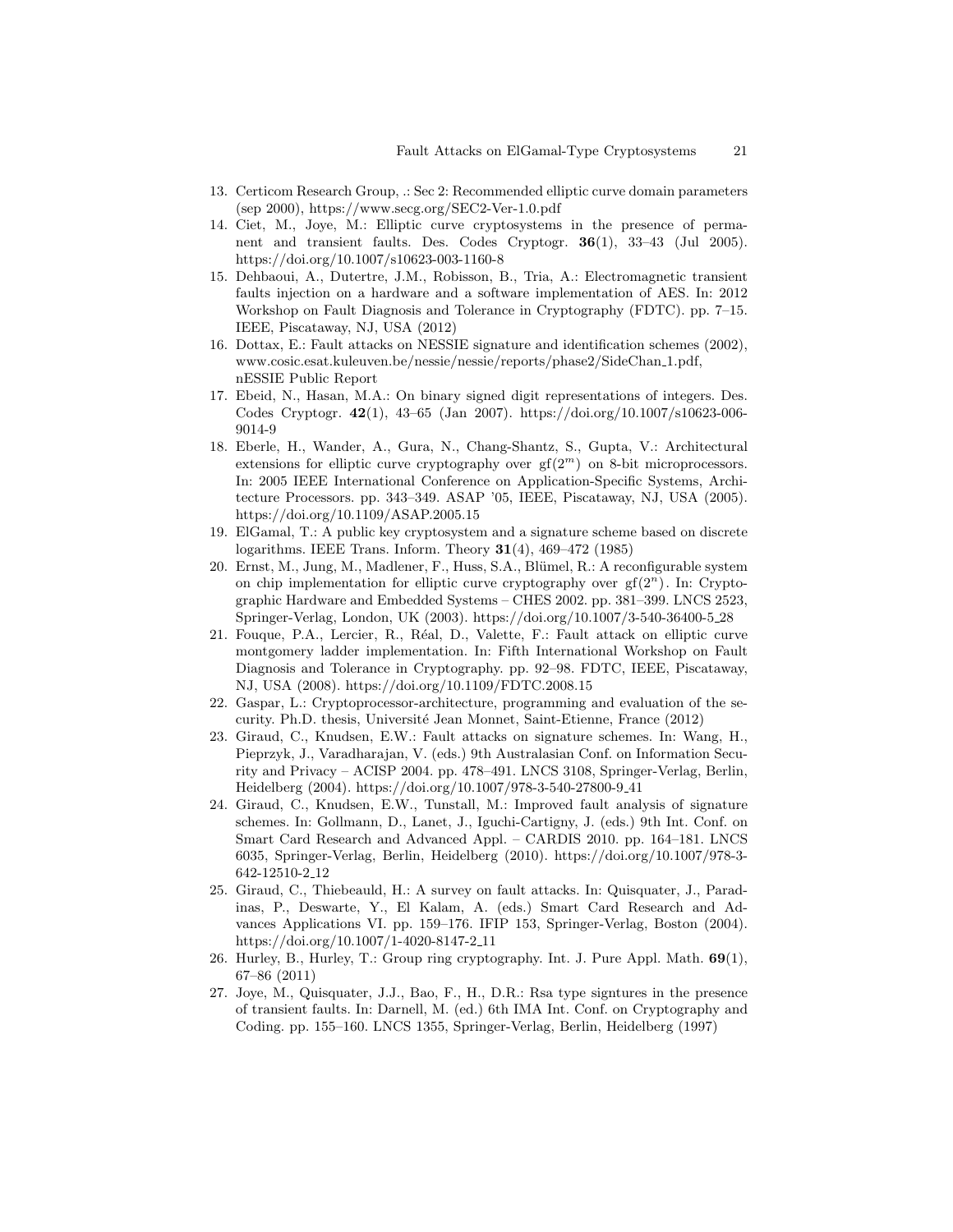- 22 M. Kreuzer et al.
- 28. Joye, M., Tunstall, M.: Fault Analysis in Cryptography. Springer-Verlag, Berlin, Heidelberg (2012)
- 29. Kahrobaei, D., Koupparis, C., Shpilrain, V.: Public key exchange using matrices over group rings. Groups - Complexity - Cryptology **5**(1), 97–115 (2013)
- 30. Kahrobaei, D., Koupparis, C., Shpilrain, V.: A CCA secure cryptosystem using matrices over group rings. In: Algorithmic Problems of Group Theory, Their Complexity, and Applications to Cryptography. Contemp. Math., vol. 633, pp. 73–80. Amer. Math. Soc., Providence, USA (2015)
- 31. Kim, C.H., Bulens, P., Petit, C., Quisquater, J.: Fault attacks on public key elements: application to dlp-based schemes. In: Mjølsnes, S., Mauw, S., Katsikas, S. (eds.) 5th European Workshop on Public Key Infrastructure: Theory and Practice – EuroPKI 2008. pp. 182–195. LNCS 5057, Springer-Verlag, Berlin, Heidelberg (2008). https://doi.org/10.1007/978-3-540-69485-4 13
- 32. Kim, C.H., Quisquater, J.: Fault attacks for CRT based RSA: new attacks, new results, and new countermeasures. In: Sauveron, D., Markantonakis, C., Bilas, A., Quisquater, J. (eds.) Information Security Theory and Practices (WISTP 2007). pp. 215–228. LNCS 4462, Springer-Verlag, Berlin, Heidelberg (2007)
- 33. Koblitz, N.: Elliptic curve cryptosystems. Math. Comp. **48**(177), 203–209 (1987)
- 34. Kocher, P., Jaffe, J., Jun, B.: Differential power analysis. In: Advances in Cryptology – CRYPTO'99. pp. 388–397. LNCS 1666, Springer-Verlag, Berlin, Heidelberg (1999)
- 35. Koschuch, M., Lechner, J., Weitzer, A., Großschädl, J., Szekely, A., Tillich, S., Wolkerstorfer, J.: Hardware/software co-design of elliptic curve cryptography on an 8051 microcontroller. In: Cryptographic Hardware and Embedded Systems – CHES 2006. pp. 430–444. LNCS 4249, Springer-Verlag, Berlin, Heidelberg (2006). https://doi.org/10.1007/11894063 34, https://iacr.org/archive/ches2006/34/34.pdf
- 36. Lim, C.H., Lee, P.J.: A key recovery attack on discrete log-based schemes using a prime order subgroup. In: Advances in Cryptology – CRYPTO '97. pp. 249–263. LNCS 1294, Springer-Verlag, Berlin, Heidelberg (1997). https://doi.org/https://doi.org/10.1007/BFb0052240, https://link.springer.com/chapter/10.1007/BFb0052240
- 37. Mangard, S., Oswald, E., Popp, T.: Power Analysis Attacks Revealing the Secrets of Smart Cards. Springer-Verlag, Berlin, Heidelberg (2007)
- 38. Mohammed, E.: A diffie-hellman key exchange protocol using matrices over noncommutative rings. Groups - Complexity - Cryptology **4**(1), 167–176 (2012)
- 39. NIST: Digital Signature Standard (DSS), FIPS PUB 186-4 (2013), https://nvlpubs.nist.gov/nistpubs/FIPS/NIST.FIPS.186-4.pdf
- 40. Polian, I., Regazzoni, F.: Counteracting malicious faults in cryptographic circuits. In: 22nd IEEE European Test Symp. (ETS). IEEE, Piscataway, NJ, USA (2017). https://doi.org/https://doi.org/10.1109/ETS.2017.7968230
- 41. Rivain, M.: Fast and regular algorithms for scalar multiplication over elliptic curves. IACR Cryptology ePrint Archive, **Report 2011/338** (2011), https://eprint.iacr.org/2011/338.pdf
- 42. Simpson, E., Schaumont, P.: Offline hardware/software authentication for reconfigurable platforms. In: Cryptographic Hardware and Embedded Systems – CHES 2006. pp. 311–323. LNCS 4249, Springer-Verlag, Berlin, Heidelberg (2006). https://doi.org/https://doi.org/10.1007/11894063 25, https://link.springer.com/chapter/10.1007/11894063 25